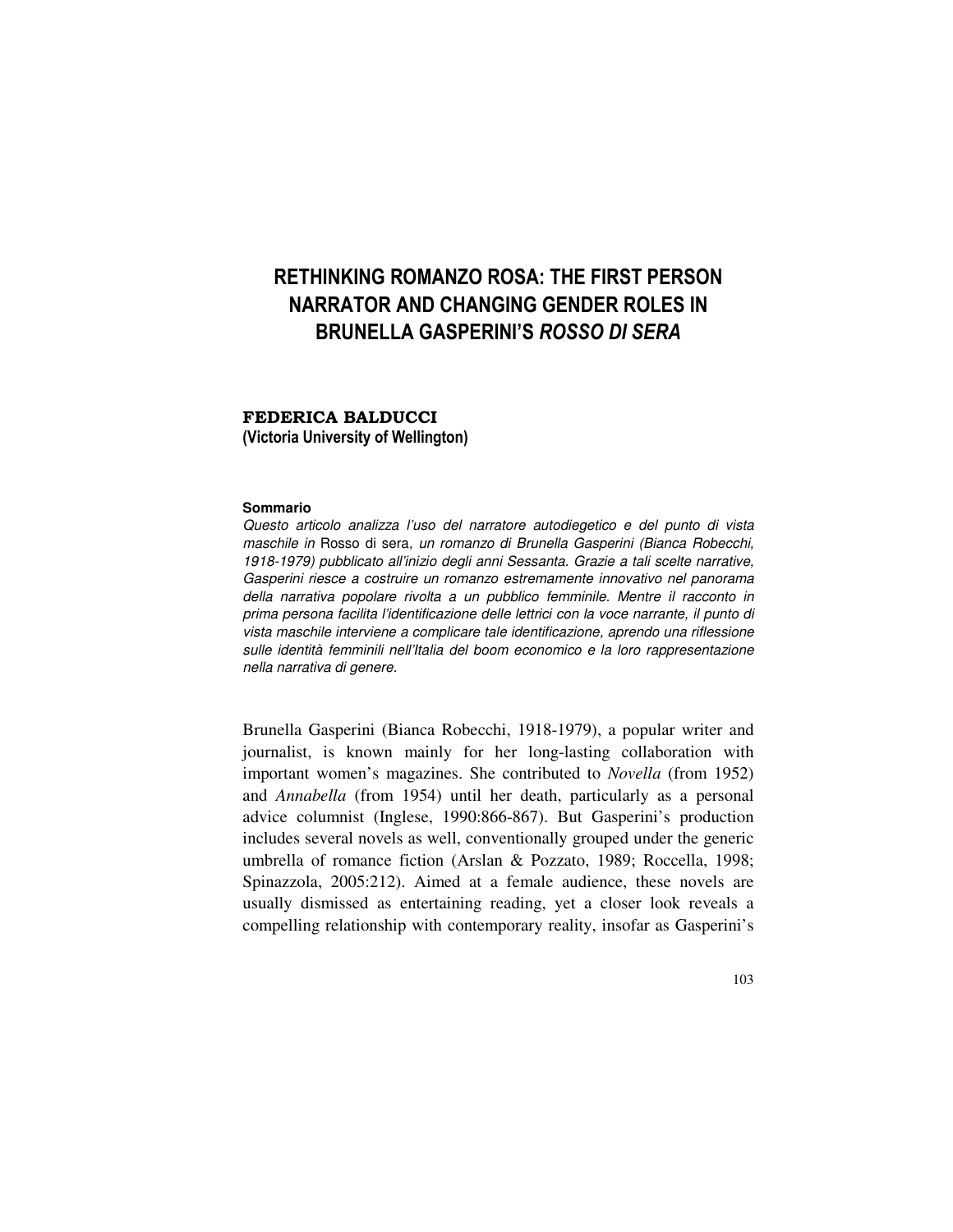stories often pose complicated questions on more realistic issues that relate to the readers' everyday life and emotions. This rings particularly true for *Rosso di sera* (1964; 1977; 2004)<sup>1</sup>, a novel that critic Bruno Pischedda defines a "romanzo di svolta e commiato dal genere rosa" (1985:140) and Eugenia Roccella calls a "romanzo-limite" (1998:106) within Gasperini's literary production. Both statements arise from the fact that, shortly after the publication of Rosso di sera, Gasperini moved away from the novel to switch to the so-called 'cronache domestiche', family narratives presented in a style that successfully conjugates fiction and autobiography.

In agreeing with both Pischedda and Roccella, I want to take a step further and propose that *Rosso di sera* is a novel that occupies a very innovative space in the landscape of 1960s genre fiction. After the second world war, Northern Italy (and Milan in particular) was the base of modern and dynamic publishing houses focused on popular narratives, a marketing strategy elaborated during the interwar years and now in full bloom<sup>2</sup> . Popular, in this context, was understood not only as commercially profitable, but also as entertaining and directed at a varied audience, one not limited to academics and/or educated readers (Ragone, 1989; Spinazzola, 2005). Publishers created a dynamic and fertile environment by diversifying their products (magazines, comics, novels, short stories

<u>.</u>

<sup>1</sup> Although 1977 is usually indicated as the year of publication, the back cover of the 2004 reprint states that Gasperini wrote the novel in 1963. This date is confirmed by the 'Istituto Centrale per il Catalogo Unico delle biblioteche italiane e per le informazioni bibliografiche' (ICCU), which lists a copy of *Rosso di sera* published by Rizzoli in 1964. My contention is that *Rosso di sera* was first serialised in women's magazine *Annabella* in 1963, like the majority of Gasperini's fictional production, and subsequently printed (and reprinted) by Rizzoli. All the excerpts in this essay refer to the 2004 edition.

<sup>2</sup> Leading publishers in the field were Mondadori, Rizzoli, Bompiani, and Sonzogno among others. There is no room here for a digression on the evolution of the literary marketplace and culture industry in postwar Italy, which would require a more detailed historical analysis of the Italian socio-political landscape. Some of the aspects related to publishing market and reading habits can be found in Ragone (1989), Bordoni (1993) and Turi and Palazzolo (1997).

<sup>104</sup>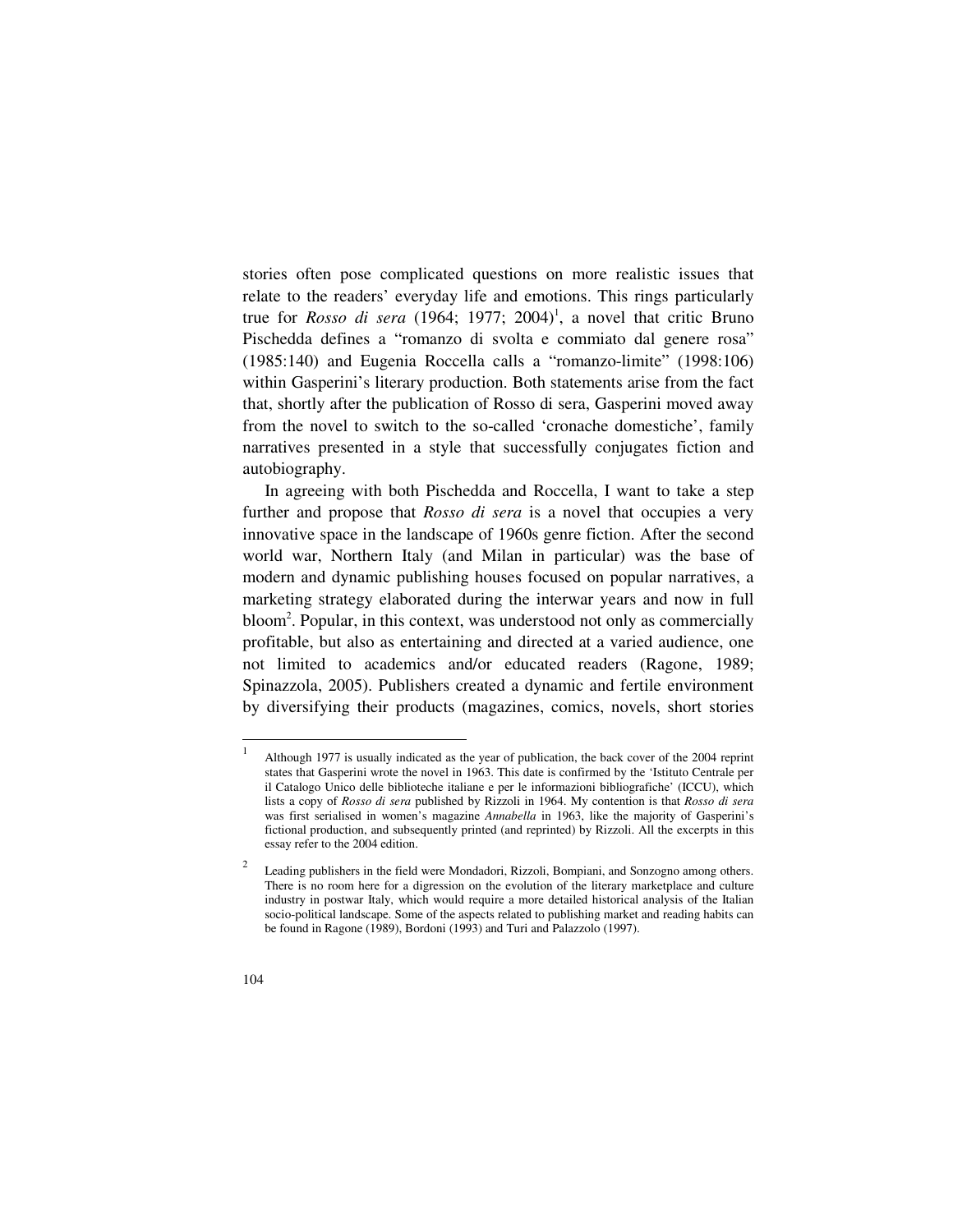and so on), and simultaneously concentrating their efforts on generic narratives. Thus, from the late1950s genres such as detective fiction (*giallo*), science fiction (*fantascienza*) and romance (*rosa*) were either establishing or consolidating their place among readers<sup>3</sup>; at the same time, more and more scholars engaged in a critical analysis of such genres, discussing their place and importance in both society and literary tradition (Eco, 1964; Forte, 1966; Petronio, 1979; Bordoni, 1984; Detti, 1990; Spinazzola, 1995; Lepschy, 2000).

As I have mentioned, Gasperini's fictional production is inscribed in the tradition of Italian romance fiction, generally known as *romanzo rosa*. Usually written by women for women, *rosa* stories are grounded in what critics Arslan and Pozzato call the "confronto polemico fra l'uomo e la donna" (1989:1028), in which the woman challenges and resists the man, and where the conventional happy ending is often symbolised by a marriage that reconciles and harmonises the clash between the sexes. In this context, critics acknowledge Gasperini's peculiar position within the genre, that is, less preoccupied with the male/female courtship and more interested in a narrative exploring the emotional tensions related to a wide variety of age groups and relationships, including love, friendship and family; as Pischedda (1985) maintains, her novels "parlano di gruppi giovanili nel loro tirocinio sentimentale per raggiungere, insieme all'amore, la maturità" (129). In an essay on *rosa*'s narrative strategies, Marina Mizzau suggests that facilità is the genre's keyword: "il rosa dipinge un mondo in cui tutto è facile […] tutto è precostituito, già dato, stradetto, la lettrice non deve fare alcuna fatica, non deve compiere inferenze, ristrutturare le proprie aspettative" (Mizzau, 1987:57)<sup>4</sup>.

 $\frac{1}{3}$  For example, Mondadori's *Urania*, the first and successful Italian science fiction imprint, was launched in 1952.

<sup>4</sup> For a comprehensive analysis of *romanzo rosa*, see also Pozzato (1982) and Rosa (1985).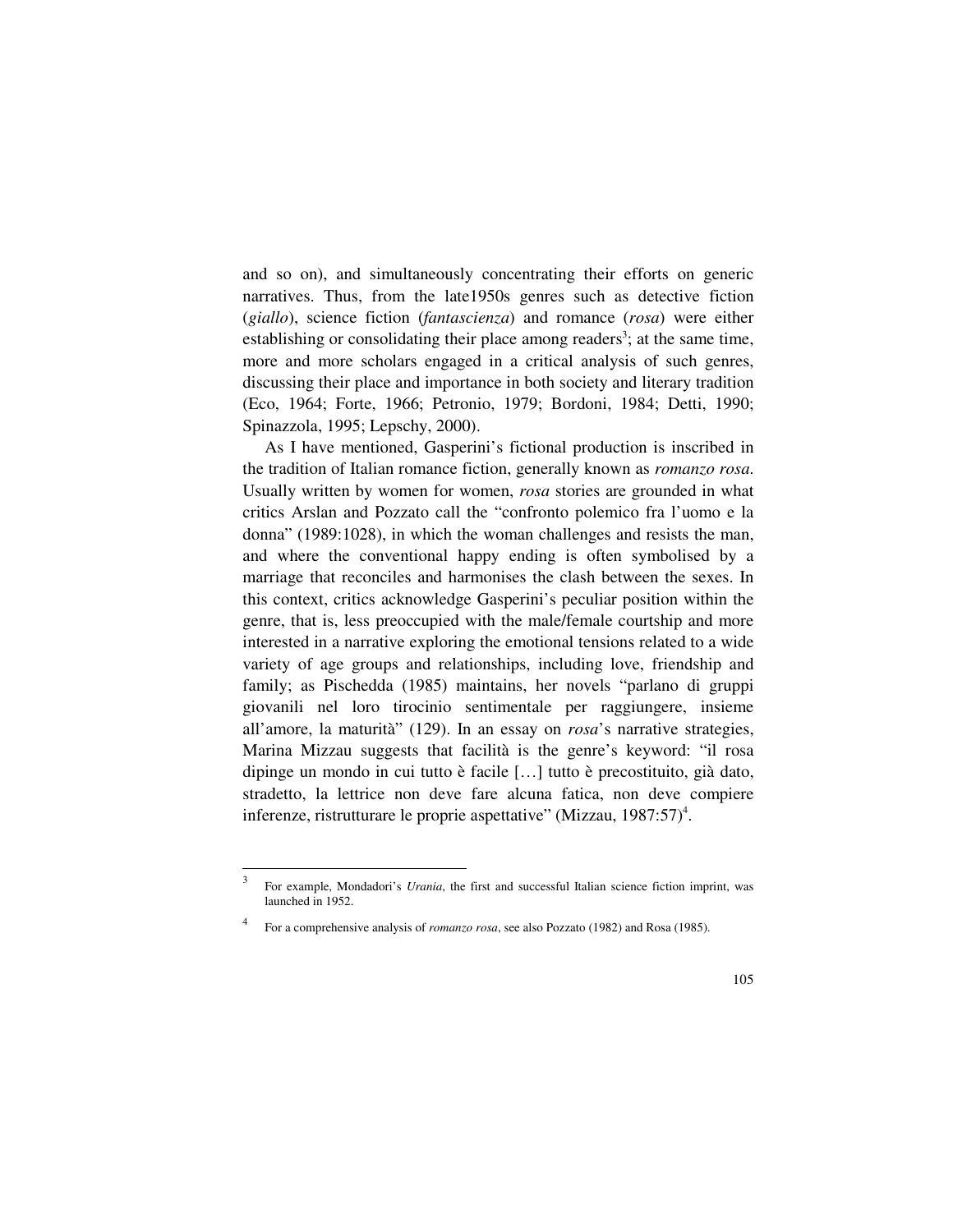This is not the case with Gasperini's fiction, which I consider pivotal in a critical discourse aimed at rethinking modern *rosa* as the potential ground for the representation and negotiation of contending values, and *Rosso di sera* constitutes a brilliant example of this. As I elaborate below, Gasperini's technique dismantles the *rosa*'s traditional structures and creates a unique narrative voice, one that conveys both a sense of detachment from and identification with the characters, and therefore complicates the position of the (female) reader. Using a first person voice and a young male protagonist, both very unusual in the *rosa* canon, Gasperini unmistakably signals her departure from generic conventions, which are furthermore displaced thanks to the importance accorded to challenging themes such as sexuality and suicide.

Prior to examining the novel in detail, however, a brief overview of Gasperini's production is necessary. As well as running a popular *rubrica della posta*, where she gave voice to the desires and anxieties of Italian women in the postwar years, her columns conducted and discussed surveys on important social issues such as divorce, education and abortion, among others. In commenting on Gasperini's ability to address public and private spheres of feminine identities, journalist Camilla Cederna (1911-1997) praised her irony, courage and intellectual honesty, qualities that secured Gasperini a devoted audience which her writing helped to come to terms with a rapidly changing society: "Attraverso le sue risposte Brunella Gasperini […] è come se avesse scritto un grande romanzo di costume con tutte le norme di ogni generazione, problemi d'amore, sesso, politica, e via via tutto quello che andava cambiando" (in Gasperini, 1979:5). In the course of her career, Gasperini also wrote a number of popular novels and short stories that Antonia Arslan addresses as a significant insight into Italian women's writing, "uno spaccato di raro interesse della società contemporanea, e dell'evoluzione, in rapporto e in confronto dialettico con essa, della donna come soggetto e oggetto di scrittura" (Arslan, 1998:77). On a similar note, Mirna Cicioni and Susan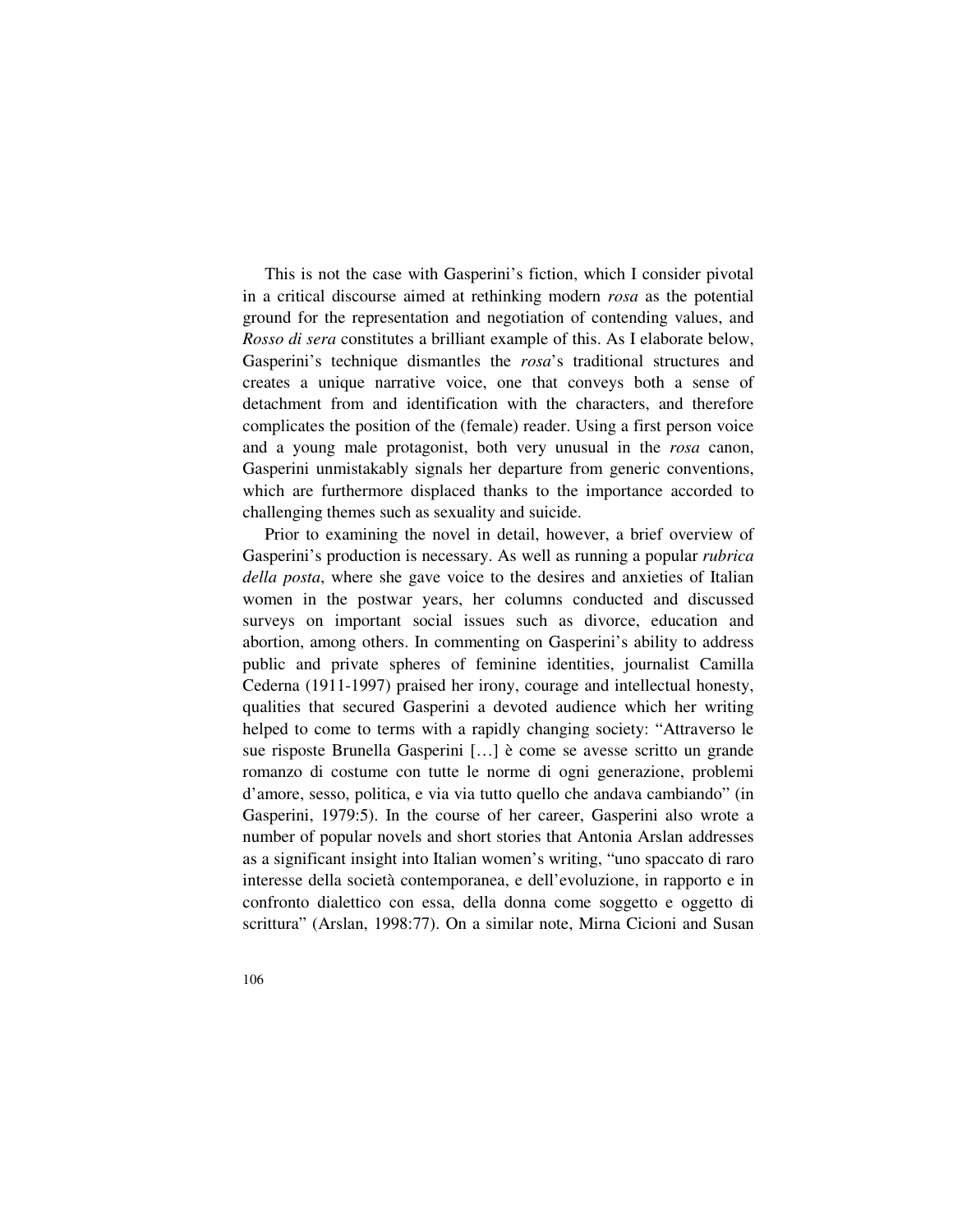Walker suggest that Gasperini's autobiographical works, notably *Una donna e altri animali* (1978), anticipate feminist fiction and narrative writing that in Italy would emerge only years later (Cicioni and Walker, 2002).

Nevertheless, Gasperini's works have been confined to marginal spaces of discussion and largely excluded from academic studies. The few critics who have engaged with her extensive production have focused mainly on the public aspects of her writing, that is to say, her columns for *Annabella*, and on the books she wrote as a 'spin-off' of that profession. This production is exemplary of the so-called *boom economico*: characterised by a rapid economic growth and extraordinary social transformations, the 1950s and 1960s were decades of great development in Italy, and the scene of substantial changes in lifestyles and customs, especially for women. Becoming gradually urban and literate, Italian women started to shift their social and cultural boundaries from domesticity to independence, and such changes are genuinely reflected in Gasperini's production. In this context, it is worth noting that the 1950s showed a dramatic increase in women's magazines, as a response to a more visible role of women in society and culture (Arslan, 1998:61-77; Di Giorgio, 1992; Panizza and Wood, 2000:8-9). These periodicals and magazines produced content that the target readerships would find both entertaining and rewarding, such as interviews, reviews, short stories, letters, advice columns and serial novels. *Annabella*<sup>5</sup> in particular became an upscale magazine directed at a middle-brow female audience looking for a new and more contemporary identity (Arvidsson, 2003:103); Gasperini's twenty-year collaboration as columnist put her in the unique position of capturing the changing social climate and women's search for alternate role models. Indeed, her articles and advice columns encouraged

 $\frac{1}{5}$  Formerly known as *Lei*, the magazine was founded in 1933. The magazine was forced to change its name into *Annabella* in 1938, as a consequence of the campaign against the formal *lei* (third person singular) promoted by the fascist regime. See Mondello (1987:13).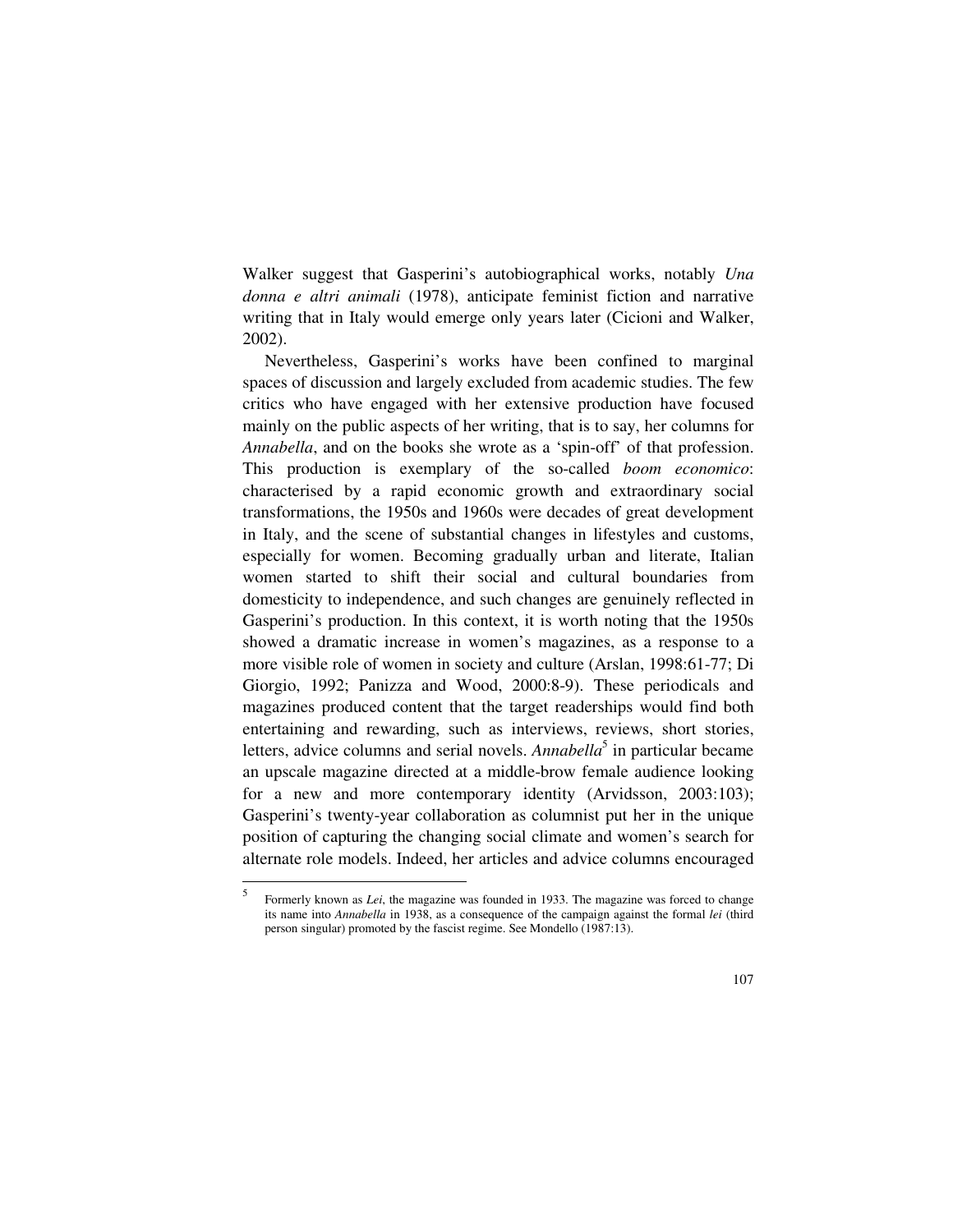a wider discussion of both the new and the more conventional feminine identities that were emerging in Italian society<sup>6</sup>. In this sense, Gasperini carried on the tradition of progressive and emancipationist women writers and journalists active in post-Unification Italy and the interwar years (Arslan, 1998:76-77; Patriarca, 2000:151-63).

However, the focus on her journalistic production and family chronicles has somehow put the study of Gasperini's fiction on hold. Critics in the field acknowledge her importance and agree that, through the conventions of *rosa*, her novels negotiate various feminine subjectivities and are therefore defined "d'autore" (Arslan & Pozzato, 1989:1044) or "di qualità" (Roccella, 1998:96). But in spite of this, there has been no extensive critical review or literary study dedicated to her fiction to date. Gasperini herself bitterly commented that publishers and critics levelled all *rosa* novels to poorly written sentimental narratives and did not consider the genre worthy of any serious attention, which is probably the reason why she decided to concentrate on a narrative form (the family chronicle) that had the potential to speak to a wider audience (Spinazzola, 1977:140). Discussing romance fiction during Fascism, Robin Pickering-Iazzi (1997) questions the typical notion that associates formulaic writing with conservative values by default, and points out instead that because such stories centre on the negotiation of conflicting views (in the case of *rosa*, this means male and female), they "offer an invaluable terrain for examining sexual and social relations in the process of transformation" (123). Pickering-Iazzi's observation may very well be extended to Gasperini's *rosa*, where emerging controversial issues such as women's independence, sexuality and education are read through the grain of genre fiction. In this context, Pischedda (1985:144) highlights the realistic tone of Gasperini's novels, which includes a range of different

 $\frac{1}{6}$  In 1958, for example, Gasperini wrote a series of articles called *Processo alla donna moderna*, focused on the changing reality of Italian women. See Arvidsson (2003:100).

<sup>108</sup>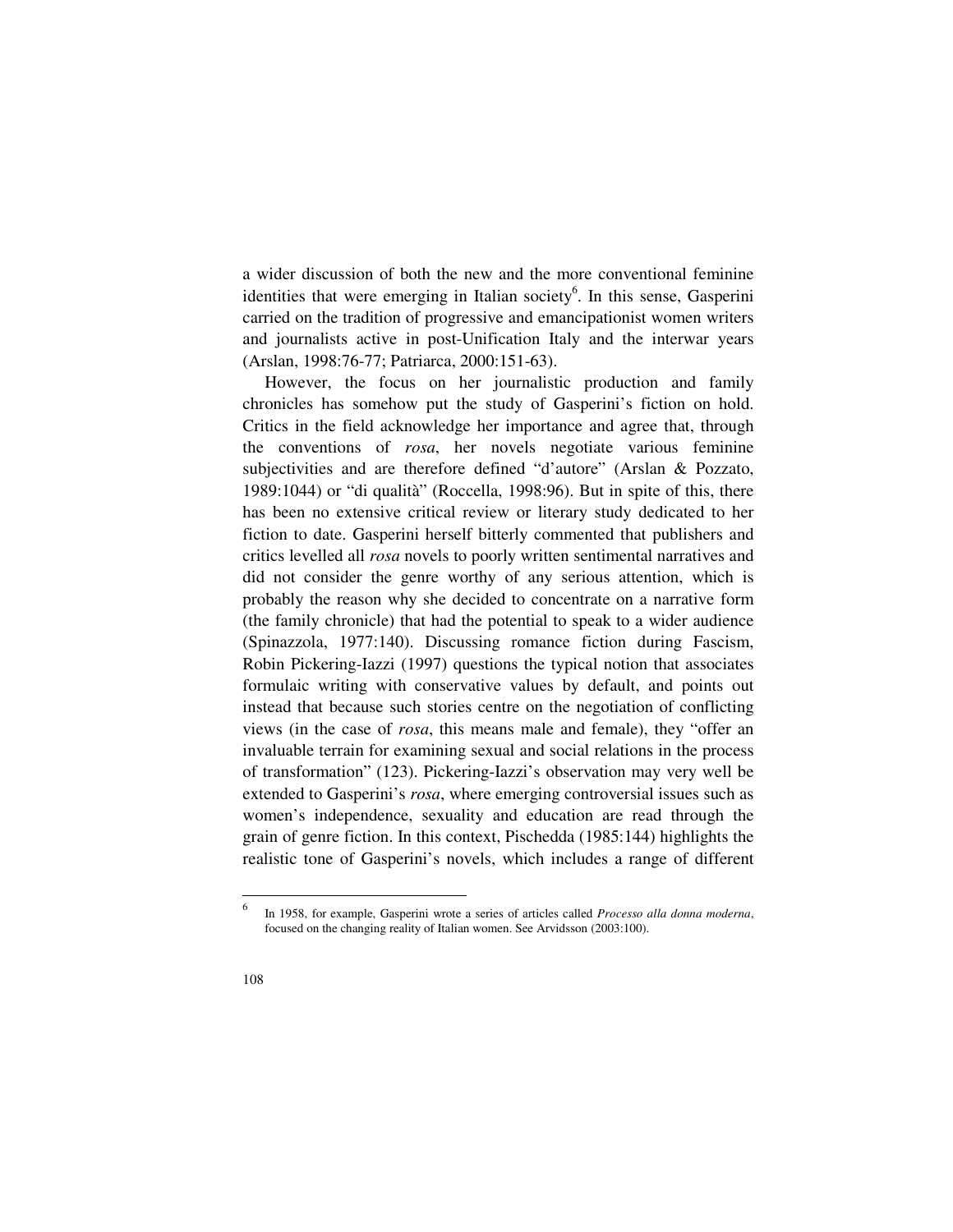points of view thus allowing the readers to engage with a background of ongoing social and cultural transformations. It is not by accident then that in a recent article Silvia Ballestra advocates the re-discovery of Gasperini's fiction, where the romantic dream typical of the *rosa* tradition makes room for a sense of emotional displacement that reflects "problemi più profondi e complessi che riguardano gli uomini come le donne, nei loro rapporti di coppia e familiari" (Ballestra, 2000).

Indeed, Gasperini's novels narrate sentimental stories along with tales of personal growth, a territory that she successfully explores for example in *L'estate dei bisbigli* (1956) and *Le ragazze della villa accanto* (1958). Such novels handle the *rosa* narrative in a way that, although faithful to the traditional pattern of happy ending through conflict, goes far beyond the stereotyped codes of the genre, as they clearly attempt to place such emotions in a wider social and cultural context. In doing so, Gasperini brings to the reader's attention multiple and often contrasting perspectives, creating a polyphonic voice that is quite unusual in the *rosa* (Roccella, 1998:102-106; Pischedda, 1985:125-129). Tensions and conflicts are depicted, as Arslan and Pozzato maintain, not as a rebellion but as a rite of passage for young people and adults alike (1989:1044-45); the happy ending thus coincides with the characters' maturation and their entry into adult life, a step that in Gasperini's fictional world is not intended as conforming to traditional social roles for men and women. Rather, maturation is an ongoing process based on the acceptance of different values and perspectives, one that requires the acquisition of a "profonda coerenza morale, di timbro laico e umanitario" (Arslan & Pozzato, 1989:1045). Also, thanks to a fresh writing style that often mimics the spoken language of the time, for the first time humour plays an important part in the narrative context of *rosa*, and the ironic light in which the characters' sense of displacement is often portrayed results in an original "bildungsroman femminile e adolescenziale" (Roccella, 1998:98).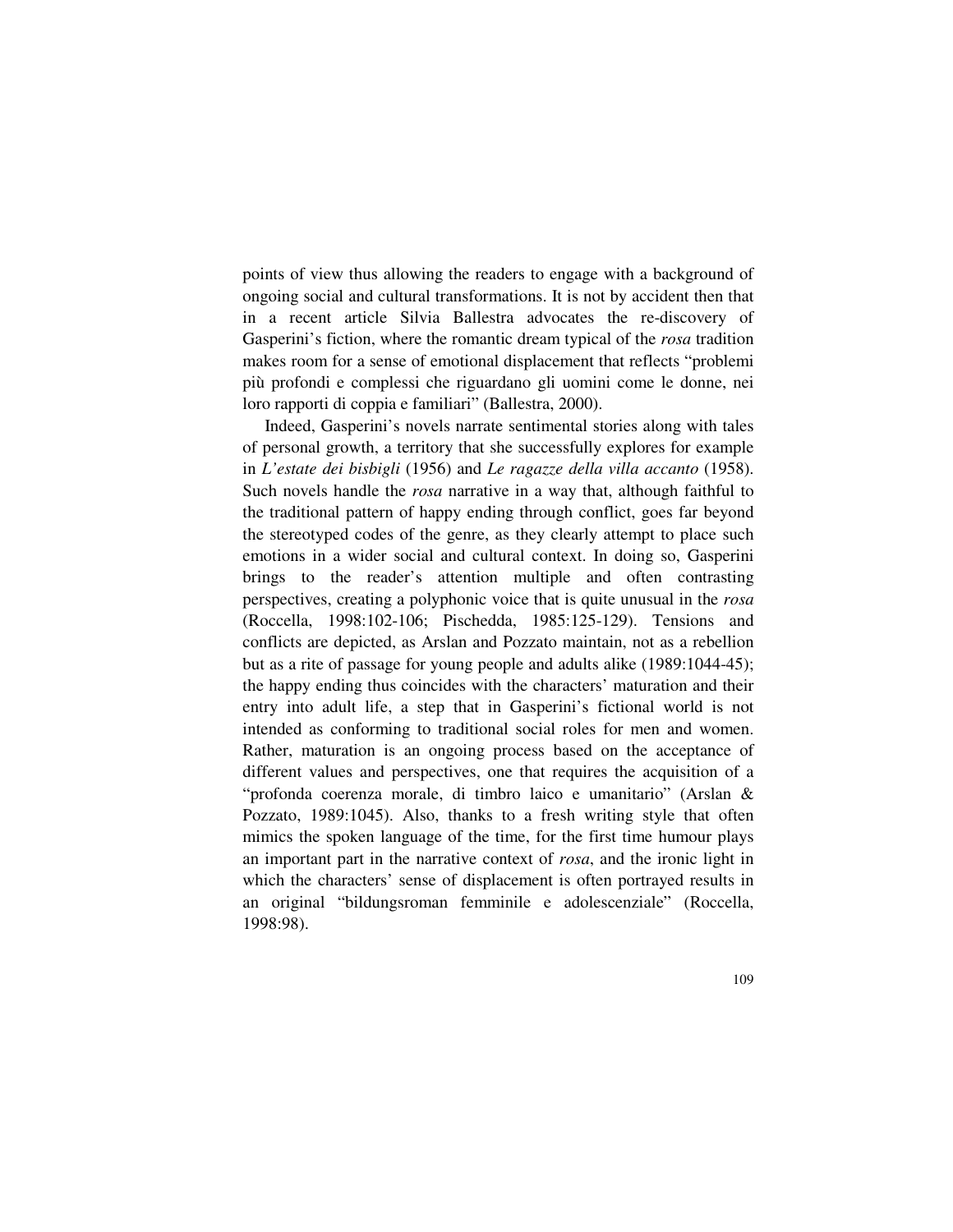This brings me to *Rosso di sera*. If previous novels were more or less explicitly directed to a female readership, *Rosso di sera* occupies a much more blurred space. On the one hand, the novel proposes again recurring themes of Gasperini's work, namely complicated sentimental relationships, a provincial town and its scandals, uncommunicative adults and rebellious youth; on the other hand, Gasperini structures the story differently and instead of the usual third-person narrative, this time she opts not only for a first-person narrator, but she also makes him a young male. As I shall elaborate below, the choice of a young autodiegetic male protagonist proves to be the novel's most intriguing element, and indeed Gasperini's greatest achievement, as she takes advantage of the comingof-age plot to negotiate the rules of popular romance fiction and her need to reach readers of all ages and genders. With regards to the latter aim, the use of the first person allows Gasperini to play with the directness of spoken language, which she successfully reproduces by emphasising dialogues and colloquial speech, alongside spelling or grammar choices that recreate the illusion of spoken language. Likewise, because the autodiegetic narrator facilitates a sense of realism that encourages the reader to empathise with the protagonist's struggles and emotions, such stylistic features help Gasperini to make the perspective of a male adolescent character sympathetic to the (mostly female) audience.

While female characters in the novel occupy a space drawn from fictional conventions, covering the whole spectrum of traditional *rosa* heroines (the dyads Federica/Giovanna and Eliana/Mariasilvia retain for example the typical features of competing *rosa* heroines, such as assertive/submissive personality, dark/pale hair, upper/middle class background respectively), Gasperini's use of generic narrative techniques dismantles such traditional codifications and conveys a portrayal of women's desires and anxieties that challenges the expectations of Italian family and society in the 1960s. At the same time, the sentimental experiences of teenagers Rosso, Federica and Giovanna are mirrored in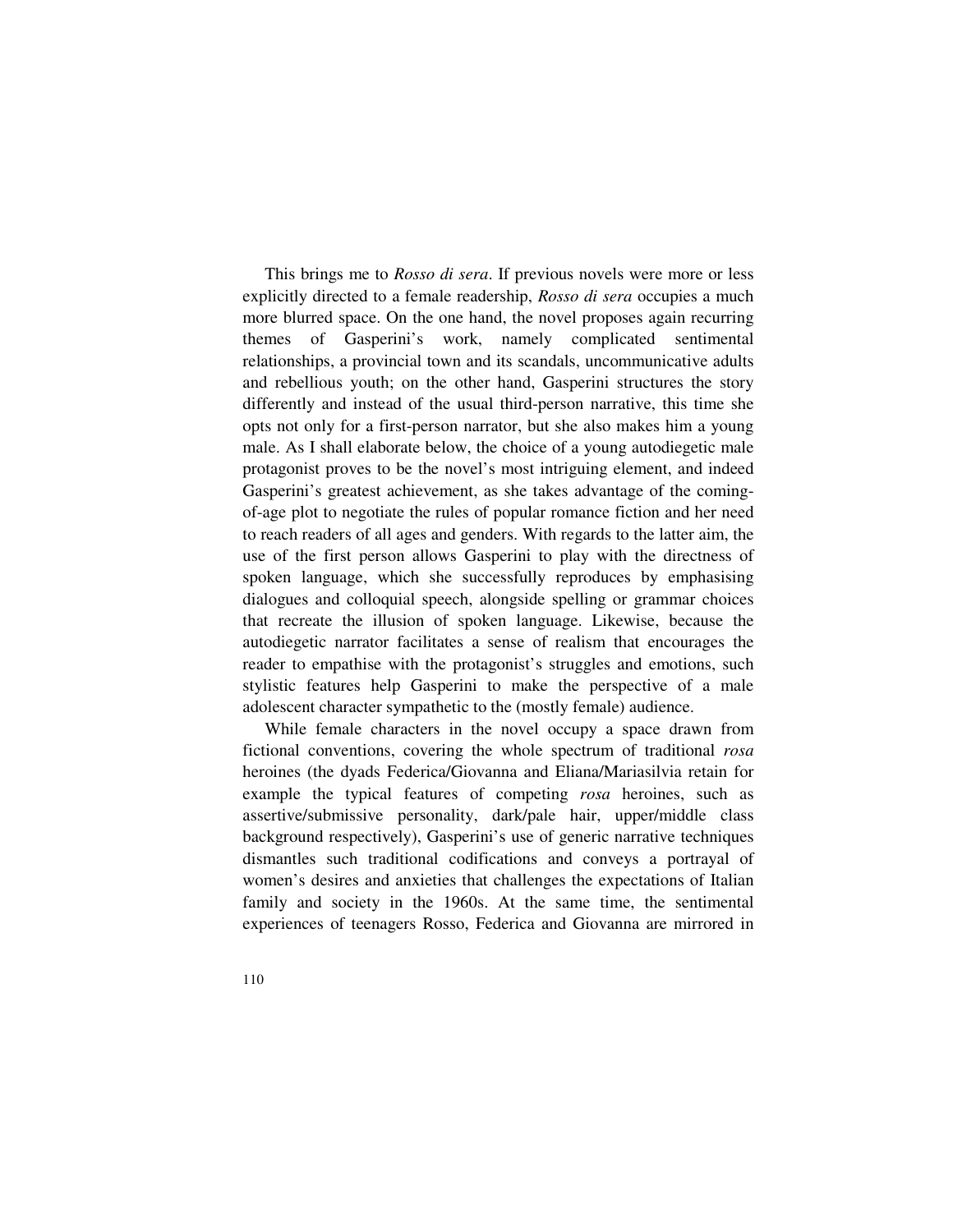those of adults Paolo, Mariasilvia and Eliana, with familial tensions adding a wider perspective that deepens the story (notably Rosso's dysfunctional relationship with his father) and makes it more complex.

These interconnected levels are held together through the character of Rosso, seventeen years old at the beginning of the story, and slowly unfold against the backdrop of his sentimental relationship with Federica. Making him the centre of the story, Gasperini constructs a cohesive narrative in which dramatic tensions and shifting tones coexist. Consider for example the incipit of the novel:

*Così* sono tornato al fiume. Sembra l'unica cosa rimasta intatta dalla mia infanzia, il fiume, anche se forse già inquinato, come l'infanzia da invisibili veleni. Dovrei aver paura, credo, ma non ne ho. Solo una terribile confusione, come se mi avessero tagliato a pezzettini e poi ricucito insieme in qualche modo, un modo sbagliato, con tutte le cuciture che tirano qua e là. E *così*, cucito sbagliato, rieccomi a guardare l'acqua che passa [...] come quella sera. Chi lo sapeva, quella prima sera, che sarebbe finita *così*. (Gasperini, 2004:1, emphasis added)

Gasperini's narrative and linguistic choices set up a multilayered reading experience that conveys both a sense of detachment and one of participation: firstly, the passage introduces a measured unfolding of the story through the alternate use of present and past tenses, sustained by the first person and the strategic repetition of the adverb "così", which at various stages indicates either conclusion or consequence; secondly, the extensive use of words that evoke hesitation, confusion, and uncertainty creates an atmosphere of emotional displacement; finally, Rosso sets out to recount his story in flashback, yet this first passage is already a flashforward, as readers will discover halfway through the novel. This alternate use of analepsis and prolepsis complicates the traditional chronological storyline and creates a sense of anticipation that positions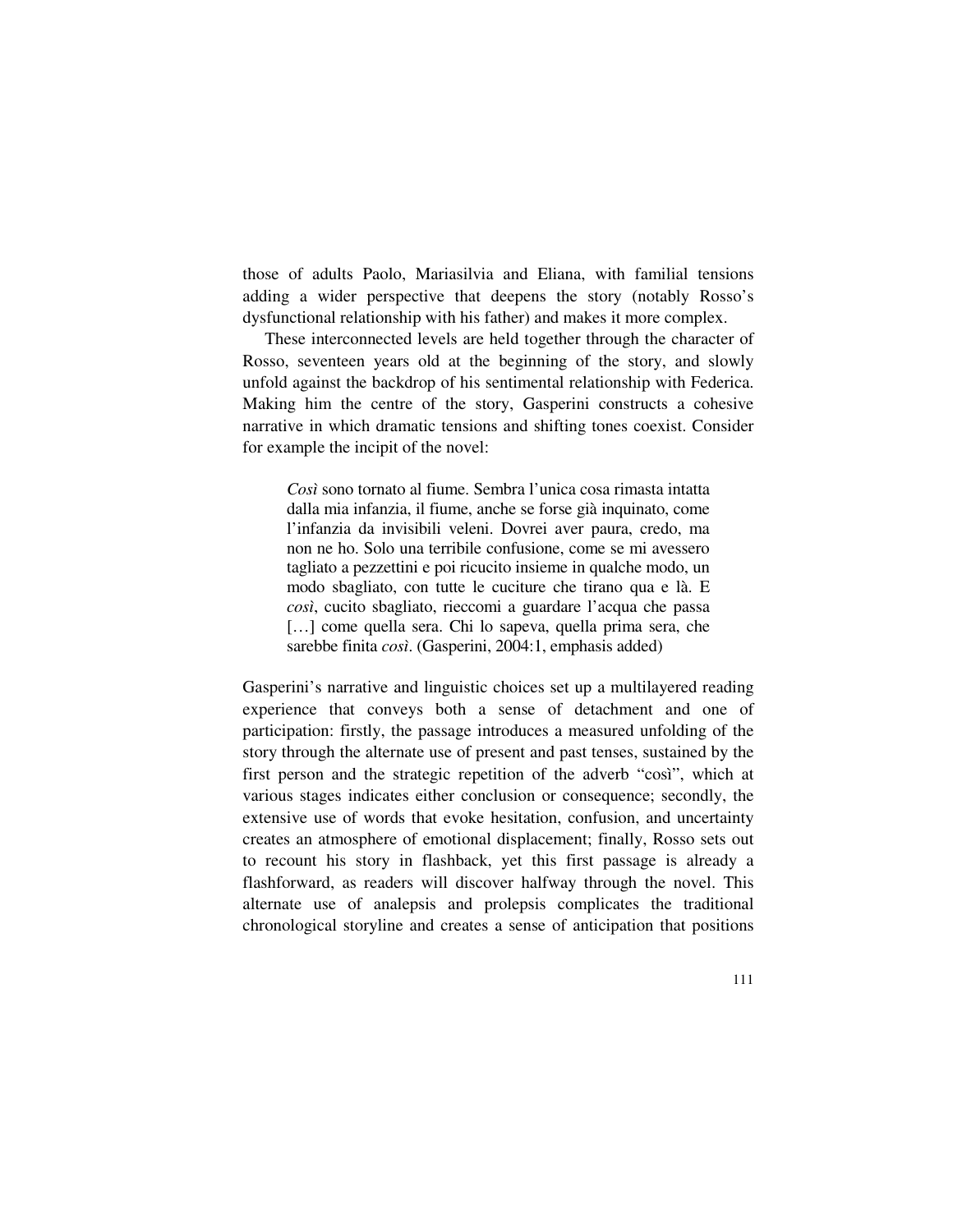both Rosso and the readers in a blurred territory, to the extent that the reliability of the narrator and the story are constantly revised and questioned.

A few paragraphs after the incipit quoted above, Rosso's voice changes to light and chatty as he introduces himself to the readers: "Rosso sono io. Il mio nome sarebbe Gianluca, un nome che deve essere sembrato chic a mia madre, ma mi chiamano tutti Rosso, per via dei capelli"; then he gives a first-hand description of his friends and family using the same spoken register. Shortly after, the tone switches again when he retells his first encounter with the other protagonist of the story, Federica, a beautiful girl who lives in an old and gloomy villa at the margins of town: "Era seduta sul muro, le braccia appoggiate su un ramo sporgente, come su un davanzale. Capelli neri, pelle bianca, foglie cupe e barbagli di cielo rosso. Mi chiedo se verrà un giorno che potrò pensarci senza che mi si strizzi tutto dentro" (12). Here the narrator reverts to melancholy and anticipation but does not lose the colloquial and youthful tone, particularly evident in the last sentence thanks to the use of the grammatically incorrect relative pronoun 'che' ("verrà un giorno che potrò") and the expression "mi si strizzi tutto dentro".

Interestingly, this first encounter brings to mind *Il giardino dei Finzi-Contini* (1962), the acclaimed novel by Italian writer Giorgio Bassani (1916-2000), with whom *Rosso di sera*, published one year later, shows a close resemblance. Not only the circumstances of the meeting, but also a certain consonance of themes and narrative structures – notably the presence of an intimate space as the centre of the narrative and the young male autodiegetic narrator – seem to invite a connection between the two novels, suggesting a reading of Gasperini novel as a popularisation of Bassani's. It is not my intention to discuss here how *Il giardino dei Finzi-Contini* may have influenced Gasperini's *Rosso di sera*, since it would require an in-depth analysis of Italy's literary production of the 1950s and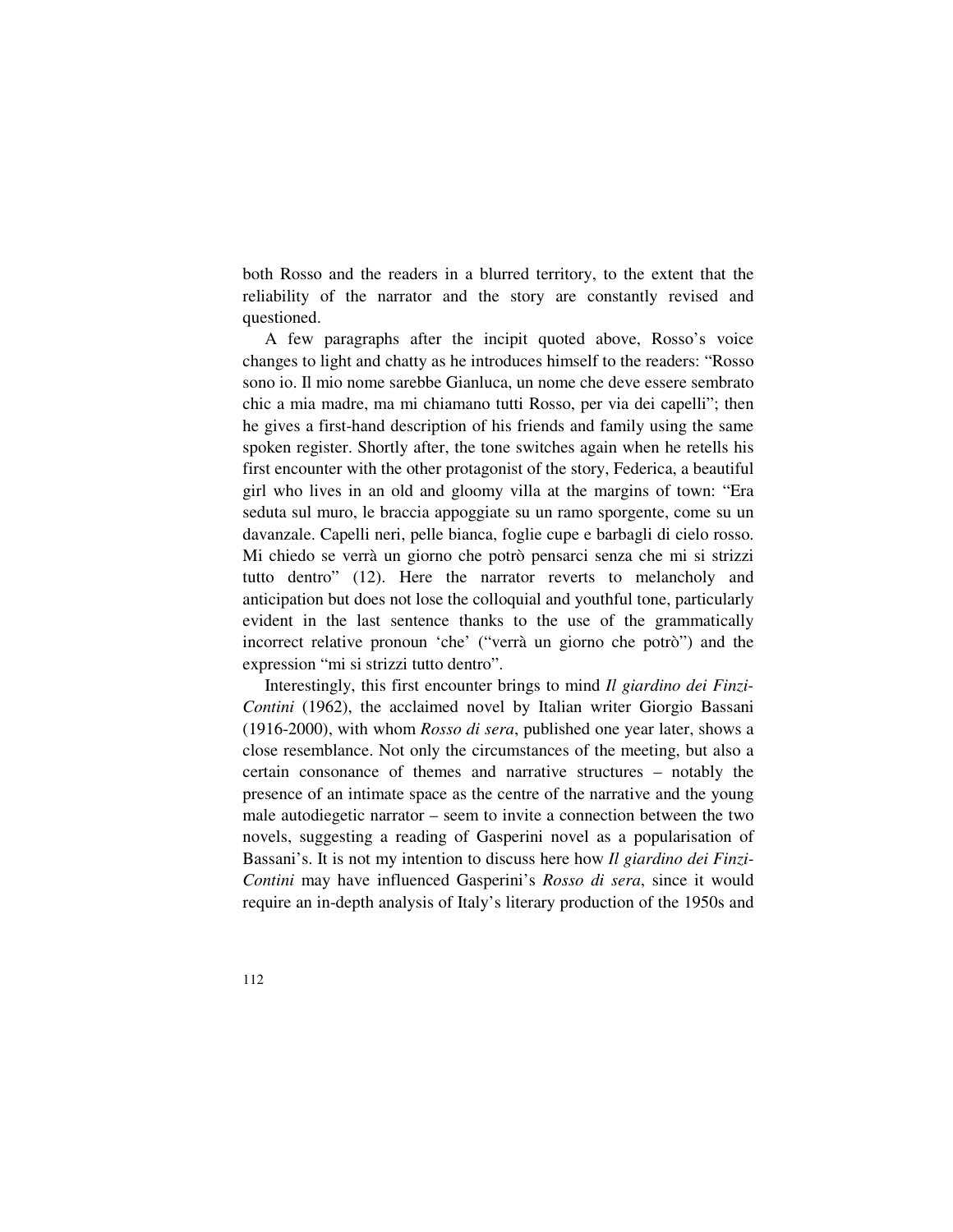1960s and the role of women writers in those years<sup>7</sup>. It seems however appropriate to indicate a connection between the two novels, one that may reside in the fact that popular fiction, as Clive Bloom reminds us, is based on the "elevation of character over plot" (Bloom, 1996:152). Bloom notes that "'serious' novels [...] emphasize social determinism, class confrontation and sexual warfare" (152), and that the same issues and conflicts are reworked and rewritten on an individual scale in 'less serious' novels, such as spy novels, detective stories and romance. Using Bloom's reasoning, it is possible that Gasperini saw the example of *Il giardino dei Finzi-Contini*'s narrative structure as an opportunity to go beyond the narrow confines of sentimental fiction<sup>8</sup>. But while in Bassani's case readers share the perspective of an adult man reflecting on his younger self in light of Fascism and anti-Semitism in Italy, Gasperini's young narrator proves to be extremely effective in bridging traditional and less traditional features: the teenager's perspective calls for a wider scenario in which to explore controversial issues like sexuality, death, and suicide, yet at the same time Rosso's adolescence embodies traits of frailty and innocence that are distinctive of *rosa* heroines, a point I shall discuss shortly. Also, Gasperini chooses the perspective of a melancholic

-

<sup>7</sup> Pischedda for example fully inscribes Gasperini in the Italian literary tradition, commenting that hers is "un realismo esistenziale ed etico-intimistico in consonanza [...] con le tendenze di gran parte della letteratura italiana nell'ultimo scorcio degli anni Cinquanta e Sessanta" (1985:144). In light of this observation, I find interesting that both Gasperini and Bassani suffered from being associated – in different circumstances and with different outcomes – to Liala (Amalia Liana Cambiasi Negretti Odescalchi, 1897-1995) the most popular Italian romance writer to date, "quintessenza del genre riassunto in una persona" (Arslan & Pozzato, 1989:1039). In 1963 Bassani was labelled 'Liala della letteratura italiana' by Italian *Neoavanguardia* mainly because of his conventional and traditionally elegant use of language, as opposed to the experimental writing advocated by 'Gruppo 63'. Gasperini's connection with Liala is of a different kind and comes from the generic framework of *romanzo rosa*, notwithstanding the fact that in several occasions she had stated her distance – both formal and thematic – from her fellow *rosa* writers (Gasperini, 1978:46).

<sup>8</sup> Gasperini's desire to experiment with fiction is well documented in *Una donna e altri animali* (see Tommaso, 2000:190).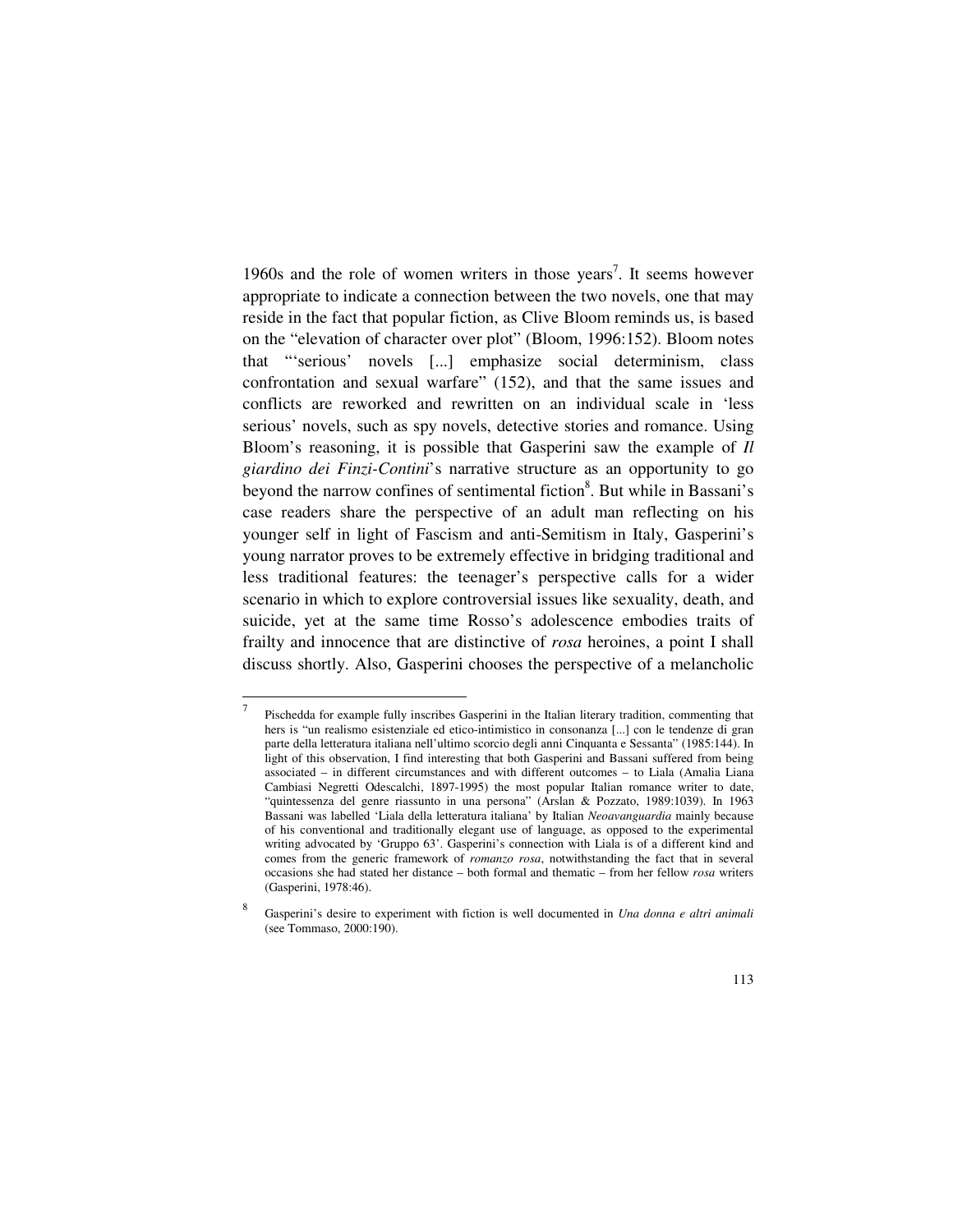adolescent who feels estranged not only from his family and friends, but also from himself. In fact, Rosso despises the upper-class and conservative world championed by his father, an eminent surgeon who seems to privilege social position over moral integrity and ideals, and finds an alternative role model in his grandfather, an outcast anarchist who quotes Pablo Neruda's poems and lives in a shed on the other side of the river that runs through the city.

The unresolved teenage angst becomes then the means by which Gasperini constructs Rosso's understanding of events and his intense emotions, from sentimentality to anger, from rapture to despair, cast him as a typically female character. Indeed, Rosso embodies traits that in *rosa* novels are usually attached to heroines, such as sympathy, innocence and a more general tendency toward sentimentality, and such qualities lie at the core of his relationship with Federica, who by contrast is a dysfunctional girl who has spent most of her life in private institutions and psychiatric hospitals and now lives under close watch because of her erratic behaviour. A palpable example of Rosso's gentleness and sentimentality is provided when, upon discovering the girl's broken childhood, he comments: "Mi venne un desiderio lancinante di ripagarla, di coprire la sua strada di cose tutte belle, tutte limpide, musica e cieli stellati e poesie e braccia tenere, le mie" (45). Here Gasperini puts the whole sentimental repertoire at work, inasmuch as Rosso's desire of protecting and nurturing Federica is almost spiritual, but it is worth noting that she manages to preserve the adolescent, naive perspective by having Rosso talk of music, poetry, starry skies and tender hugs.

A further significant feature to consider is that while the romantic relationship between the two characters conforms to the conventions of sentimental, non-sexual love in *rosa* novels, the role-reversal subverts such conventions. Although Federica is presented as a delicate and emotionally fragile character, almost ethereal, it is Rosso who occupies the 'feminine' side of the relationship, insofar as he indulges in the overtly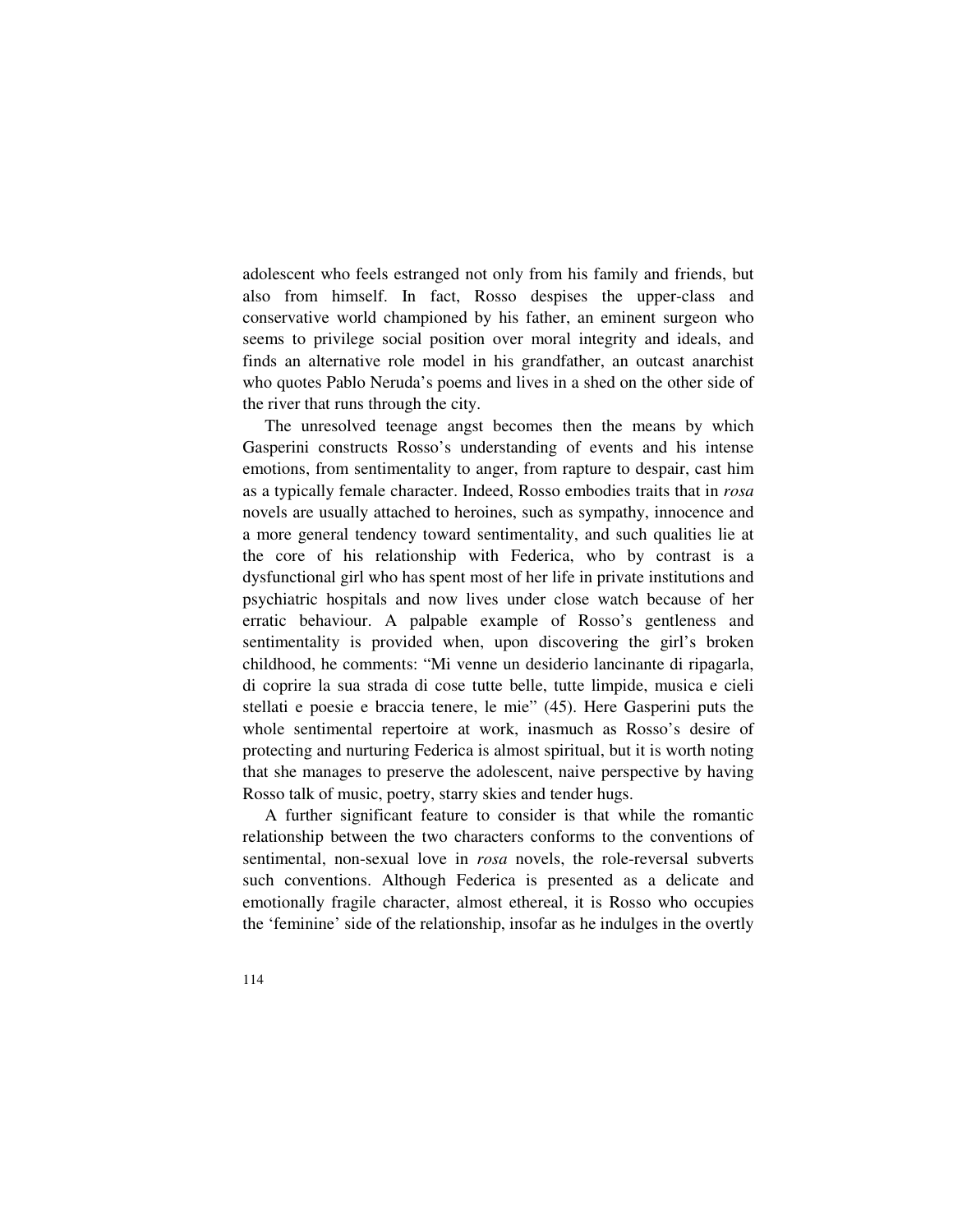romantic fantasies of innocent and everlasting love. At the same time, the male point of view adds sexual agency to the picture, which Gasperini simultaneously acknowledges and contains by making the character innocent and hesitant: for Rosso, sex cannot exist without psychological and emotional involvement in the first place. Since his lack of emotional boundaries makes Rosso vulnerable, Gasperini develops his romantic relationship with Federica in a sheltered space, making the interaction between the couple all the more intriguing. Every night Rosso crawls into the villa's garden and runs down to an old wood-shed, where a lonely Federica is waiting for him. In this secluded and mysterious space, surrounded by nature, Federica and Rosso become a self-contained couple: "la legnaia era già un nido, noto e segreto, che conservava e aspettava le orme dei nostri corpi, l'eco delle nostre voci" (58), tells Rosso, who later adds: "tutto era soltanto una cornice qualsiasi intorno al cerchio magico della legnaia e del mio primo amore" (92).

At the beginning of their relationship, the two spend their days talking and reading poems, but soon sexual issues surface, prompted by Federica's overt eroticism and perceived vulnerability: "io continuavo a baciarla piano, straziato dal desiderio, e felice di resistere, e incantato e pazzo. [Federica] era una ragazzina fragile e un po' matta e sola, che io avrei protetto, difeso, guarito" (59). In a significant plot twist that subverts gender roles, the first part of the novel ends with a collapse of this real and figurative chaste haven, when Rosso discovers Federica making love with her caretaker:

Mi parve che il mondo si fermasse in quell'istante assurdo, che si fermasse il fiume, e il fracasso del mio cuore idiota contro le costole. Stavano sotto l'olmo. Lei aveva il vestito bianco. Lui la solita tuta blu. Li vidi molto bene. Li sentii, anche. […] L'abito bianco, la tuta blu; se mi sforzavo un poco, vedevo anche i piedi nudi, diafani, che avevo baciato tremando, intrecciati a quei tozzi piedi calzati di cuoio sporco […]. (102)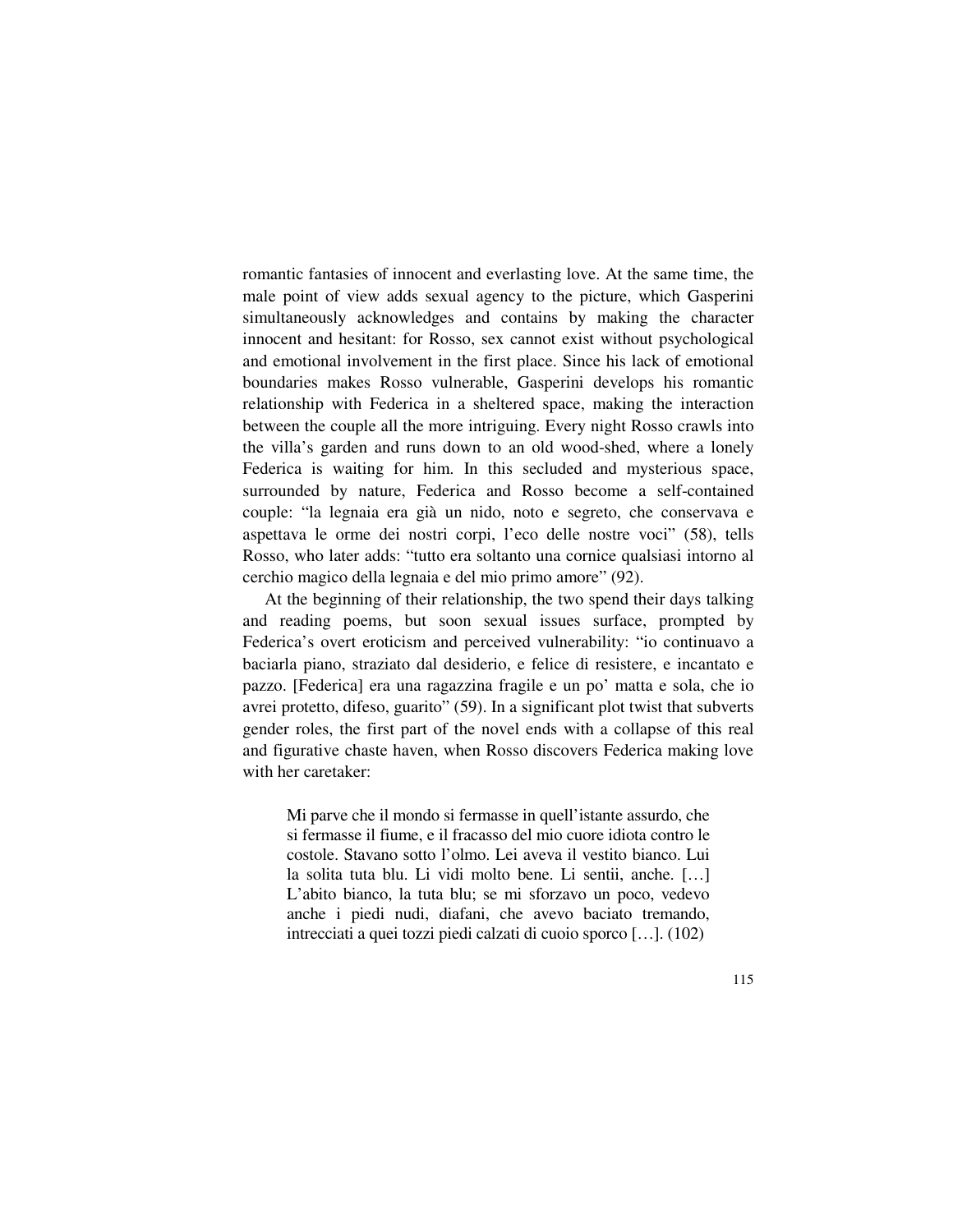Reminiscent of *rosa*'s tropes, the passage deconstructs them by focusing on the visual aspects of the narrative, reinforced by the use of short sentences to outline minute details. Federica's white dress overlapping the caretaker's blue uniform, and, more powerfully, the contrast between the girl's naked, slender feet and the man's rough dirty shoes visually underpin the corruption of a virtuous and innocent character, and that of Rosso's idyllic world alike. Bewildered and humiliated, Rosso runs away, as a *rosa* heroine would, but shortly after he goes back to the shed and, pretending to be unaware of what he has just seen, has his first intimate encounter with Federica. Gasperini's rendering of this moment deserves to be quoted at length:

'Amore mio' bisbigliava ansando. 'Mio mio Rosso...' e tremava, e anch'io tremavo e desideravo ucciderla, torturarla e ucciderla. No, pensai atterrito con un angolo di me, no... Devo andar via. Lei mi tirò giù contro di sé, in quell'odore di legna e capelli neri, e io continuai a desiderare di ucciderla e a pensare no, no, devo andare via, no, finché sotto le sue labbra all'odio si mescolò il desiderio, un desiderio da fine del mondo, e fu come ucciderla e uccidermi, per non so quanto tempo. Quando mi staccai da lei girandomi supino, vidi quelle tre stelle attraverso il tetto rotto, e non c'era più desiderio, non c'era più odio, non c'era più niente. Non c'era in tutto il mondo qualcuno più povero di me. (106-107)

From a formal point of view, first person and *rosa* clichés work together in order to capture the reader's participation and build up to a climax that both emphasises and amplifies the focus on Rosso's emotional anguish, particularly the fast-paced language, verb repetition and syntax coordination. In doing so, Rosso's feral metamorphosis leads to an unruly fight that cannot be farther away from the gentleness and romance he had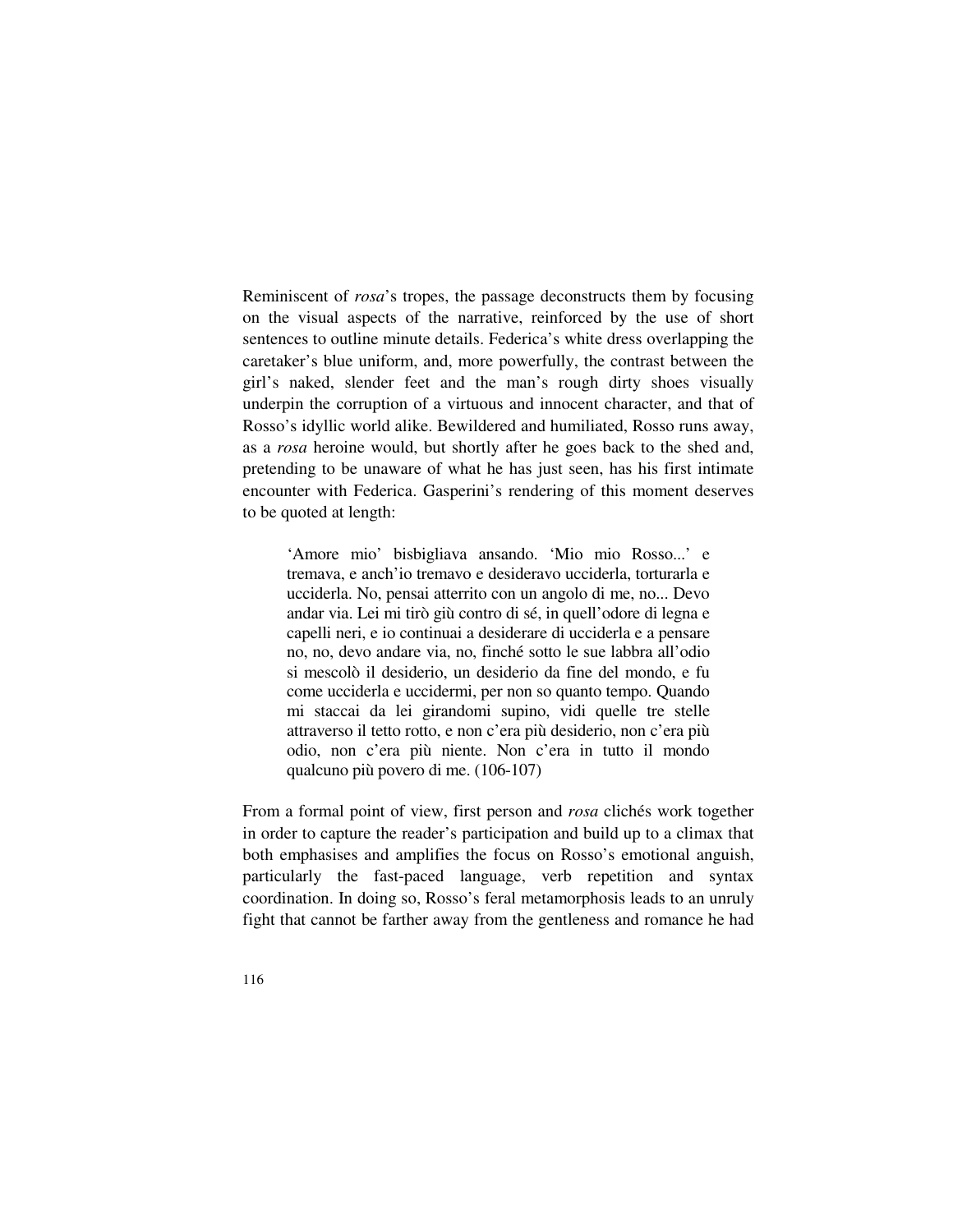dreamed of for his first time: gone is the longing to heal and nurture, replaced by an urge to harm and kill. In fact, the focus on physical actions and senses such as sound, hearing, touch and taste all contribute to creating a scene that, although not graphic, is sexually explicit nonetheless. In this sense, Rosso occupies a problematic position: while the emotional hurt may account for his behaviour, the subtle violence in the scene makes a female reader quite uncomfortable, to the extent that she is invited to judge Federica unworthy of romantic love. Most importantly, because Gasperini aligns the audience with Rosso's judgmental perspective, readers are induced to sympathise with Rosso's emotional suffering, sexual arousal and physical violence at once. Gasperini is aware of such a problematic position and does not shy away from it; on the contrary, she draws attention to Rosso's ambivalent feelings and, once the feral instinct evaporates, has him feeling miserable and emptied ('non c'era più desiderio, non c'era più odio, non c'era più niente'), ultimately unable to explain and justify his own behaviour.

The second part of the novel revolves around Rosso's inner reflections on the events and the struggle to make sense of them; as such, it is perhaps the closest to traditional romance, charged as it is with angst and dramatic tension. The language reflects Rosso's change of attitude as Gasperini moves away from youth jargon and dialogue in favour of a more refined style used for self-exploration, as in the following passage:

Non era possibile dimenticare. Non era possibile perdonarla e amarla. Era solo possibile soffrire. Soffire desiderandola, soffrire baciandola, soffrire lasciandola. Questo solo sapevo fare. [Ero] diviso tra la sofferenza di starle lontano e la sofferenza di starle vicino. (134)

Here the emphasis is on Rosso's crippled emotions, and while the sheer repetition of the verb "soffrire", along with the noun "sofferenza", is consistent with conventional vocabulary of popular romance, the young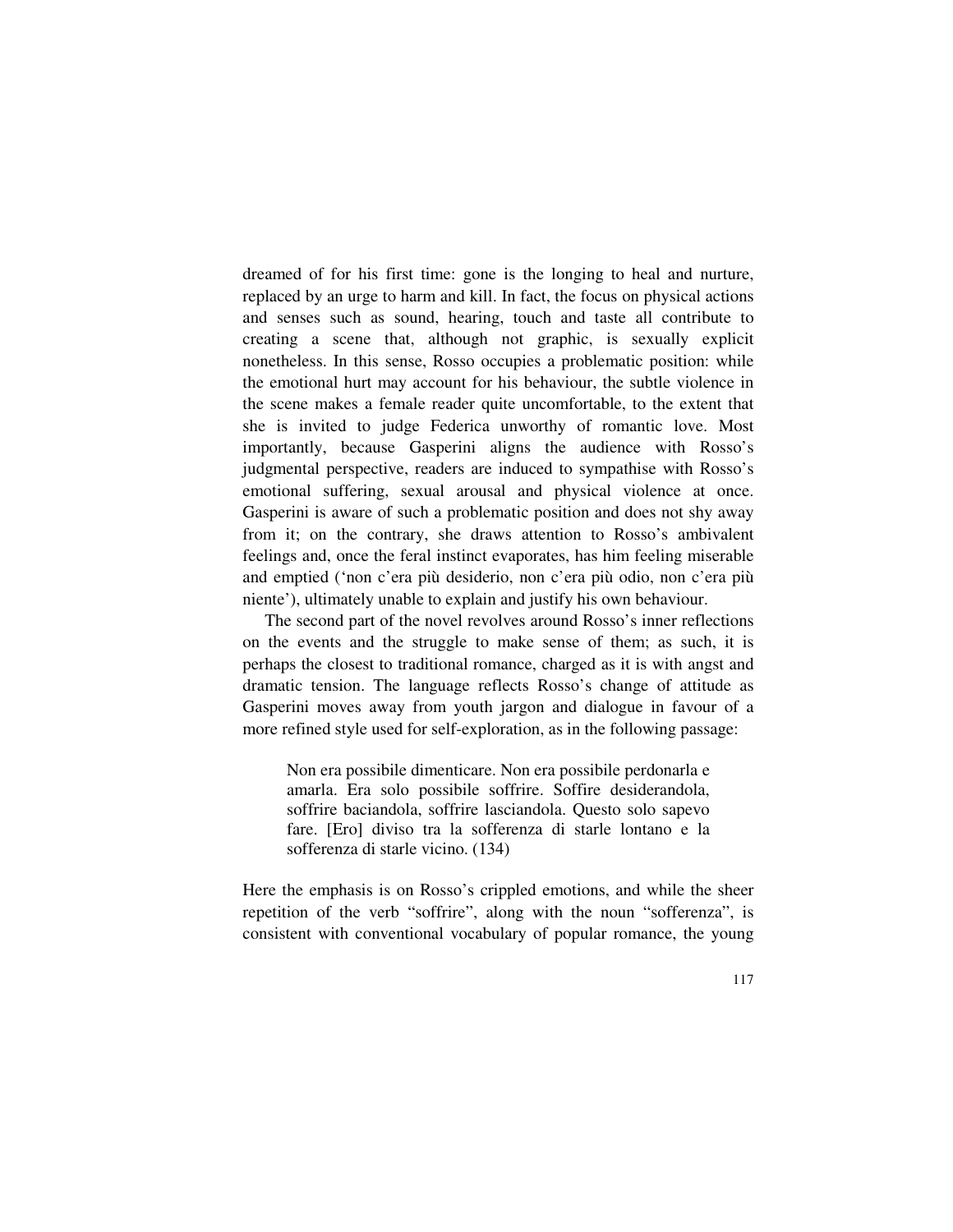character's point of view makes the shift in tone more effective, underlining his attempt to face the situation in a more adult way. As his relationship with Federica becomes merely physical, Rosso slowly withdraws from her and bonds with Giovanna, a childhood friend who has just returned to town. Their developing friendship is the catalyst for Federica's descent into depression, and after a painful farewell to Rosso she throws herself from the wood-shed into the river. This plot device is not unusual in the context of popular romance, where the suicide of a main character often restores an otherwise compromised order and/or becomes a cathartic way to make amends for mistakes. In fact, it might be said that Federica's death conveniently fulfils such premises, but Gasperini's ambivalent approach once again prevents us from drawing simplistic interpretations. This is particularly evident in the part where Rosso witnesses Federica's final moments:

[Federica e]ra stata per me la principessa della favola, profumo di legna e dita di gelsomino. Poi era stata tutte le lordure e le falsità della terra [...] Ma non era mai stata una ragazza vera. Solo adesso lo era: una ragazza con grandi occhi innocenti, che stava morendo sulle pietre di un fiume. Non so quanto tempo restai così, inginocchiato vicino a lei [...] e quella fu l'unica volta che l'amai davvero – adesso lo so – che l'amai com'era, con tutto il suo bene e tutto il suo male. (171)

Avoiding both moral judgment and the temptation to romanticise her death, Rosso is finally able to see Federica not as the deceptive projection of his own desires and frustrations, but as a real person "con tutto il suo bene e tutto il suo male". Rosso is aware that Federica's suicide is the consequence of her fragile mental health, but at the same time he understands his own ambiguous role in the unfolding of the events. In contrast with the harshness of the scene that describes their first intimate intercourse, now readers are crucially invited to rethink their position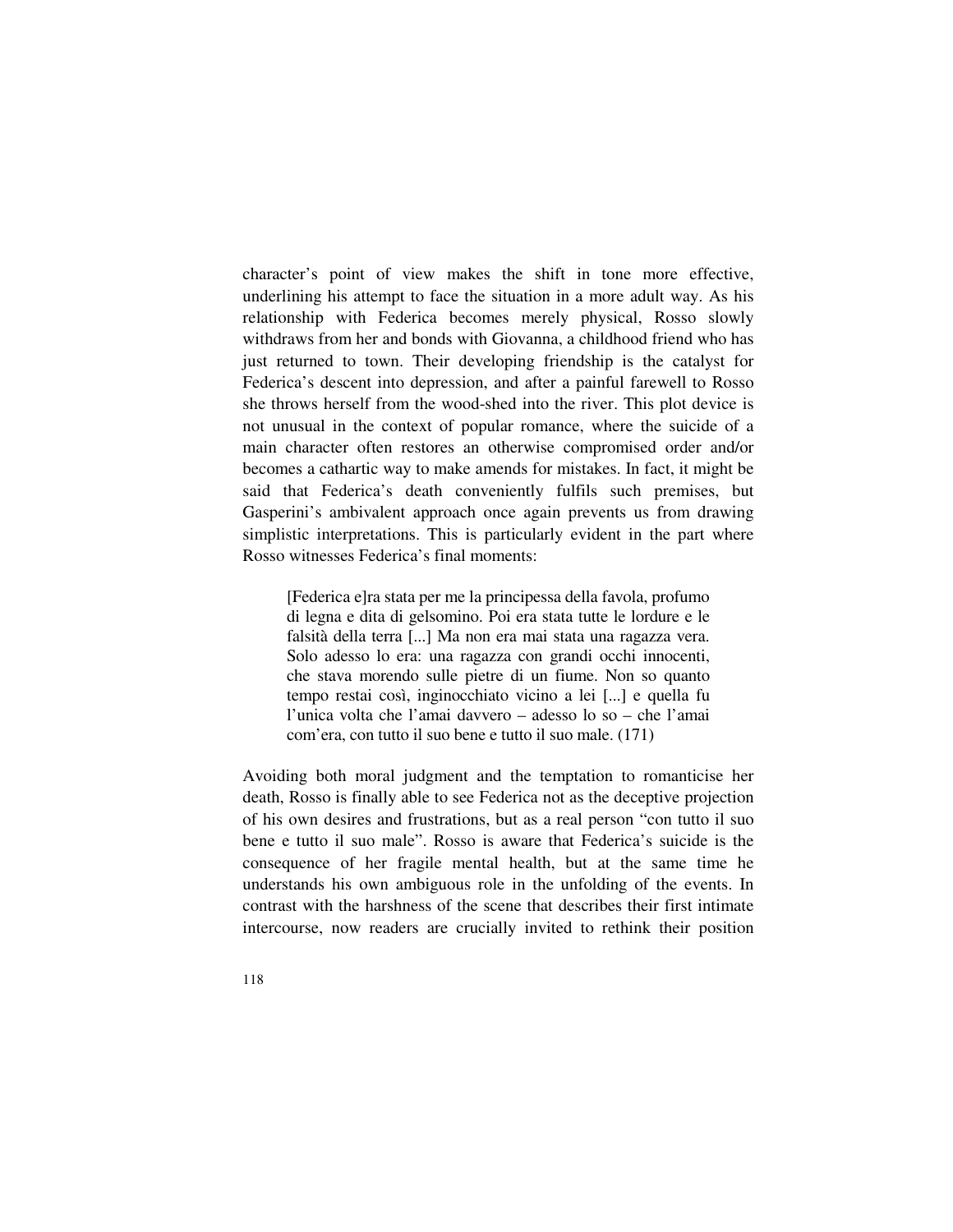toward Federica, suggesting that the sympathy they have awarded to Rosso so far could in fact have been misplaced. At this point, the flashback narrative comes full circle and reunites with the present, and Gasperini signals the convergence by rewriting the opening sequence:

*Così* sono tornato al fiume. Perché tutto questo non è accaduto tanto tempo fa, è accaduto adesso, sta accadendo ancora, e io ci sono in mezzo, e qualsiasi cosa accada lei sarà passata su questa terra *così*, una breve comparsa amara, e io l'avrò incontrata *così*, solo per recitarle poesie e ferirla a morte […] L'acqua è passata, sono passati i ricordi e i miei brandelli si sono ricuciti insieme in qualche modo, un modo che fa male, e sento che in questo momento finisce la mia storia di ragazzo. [...] Quale che sia la mia vita domani, il ragazzo chiamato Rosso finisce qui, con queste lacrime, sulla spalletta del fiume. (177, emphasis added)

Not only does Gasperini have the narrator repeat the very same first sentence, "Così sono tornato al fiume", she also recalls the image of shreds sewn with rough stitches; most importantly, she plays on the adverb "così" in a way that brings to the forefront both Rosso and the audience's retrospective knowledge. This time her choice of words vividly emphasises the proximity of the events ("tutto questo non è accaduto tanto tempo fa, è accaduto adesso, sta accadendo ancora, e io ci sono in mezzo") and the impossibility of making sense of them, represented by the symbolic conclusion of the story of "il ragazzo chiamato Rosso". Yet, Rosso's unresolved tensions are the very basis for the novel's final part, which begins like this:

Ma non era finita. Adesso che il tempo è passato, e che il cielo è di nuovo rosso sopra la collina dell'infanzia, adesso so che la mia storia di ragazzo non finì lì. Che non è ancora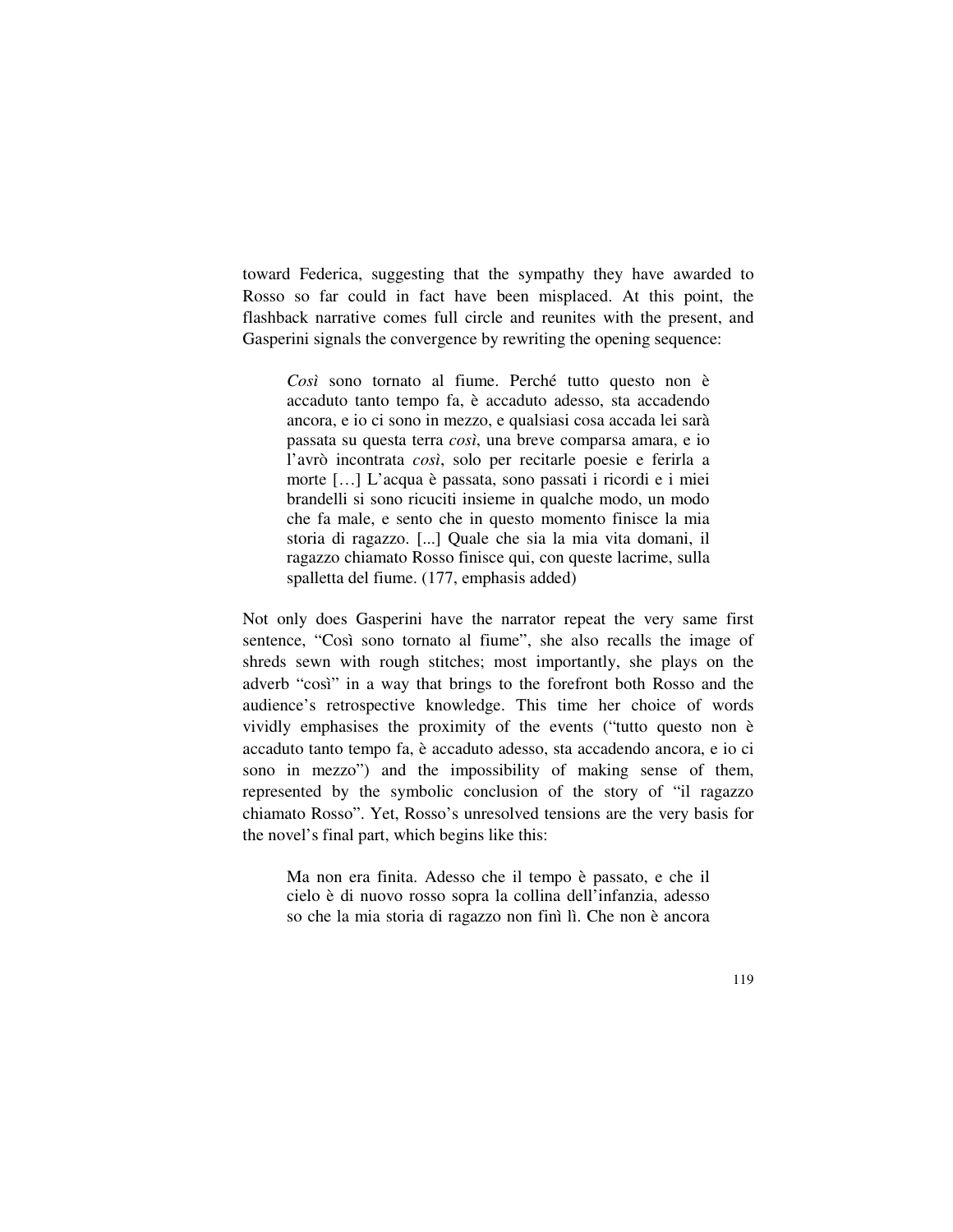finita. Che sono ancora un ragazzo e molta acqua dovrà passare sotto i ponti prima che diventi un uomo. Quella fu soltanto una frattura: tra il ragazzo di prima e il ragazzo di dopo. (181)

Despite the fact that he is "ancora un ragazzo", this time around Rosso's voice as the narrator suggests a longer timeframe between the present and the past ("adesso che il tempo è passato"), stylistically highlighted by the use of *passato remoto* ("non finì lì", "quella fu soltanto"), and indicates emotional growth for the character.

As the story reaches its end, Rosso confronts his own limits and failures; as a result, not only he is finally able to reciprocate Giovanna's love, which he had put on hold because of his estranged relationship with Federica, but he also successfully attempts a reconciliation with his father. Gasperini gives significant space to the latter and builds up to a confession scene that takes place just outside the grandfather's shed. Half way between two worlds, Rosso's and his father's, this location symbolises the need to find a neutral ground where the two sides of the story can understand and respect each other<sup>9</sup>. However, even in this restored harmony a happily ever after is no longer a realistic option; although the story concludes on a positive note, the closing paragraph reiterates a sense of instability that tones down the happy ending:

<sup>9</sup> In this respect, it is worth noting that Rosso, who at the beginning of the novel had no interest in his professional future, eventually decides to become a psychiatrist, but not an ordinary one: "a modo mio, ben lontano dalle ali di mio padre e dalle sue idee sulla psichiatria" (196). I believe that Gasperini is making a passing yet significant nod to the ongoing debate around the reform of the mental health system in Italy started in 1961 by Franco Basaglia (1924-1980), whose sociopolitical actions revolved around the transformation of mental hospitals and the deinstitutionalisation of patients. In 1978, the reform culminated in the abolition of mental asylums (the so called Legge 180). See Basaglia (1964) and Del Giudice (1998).



<u>.</u>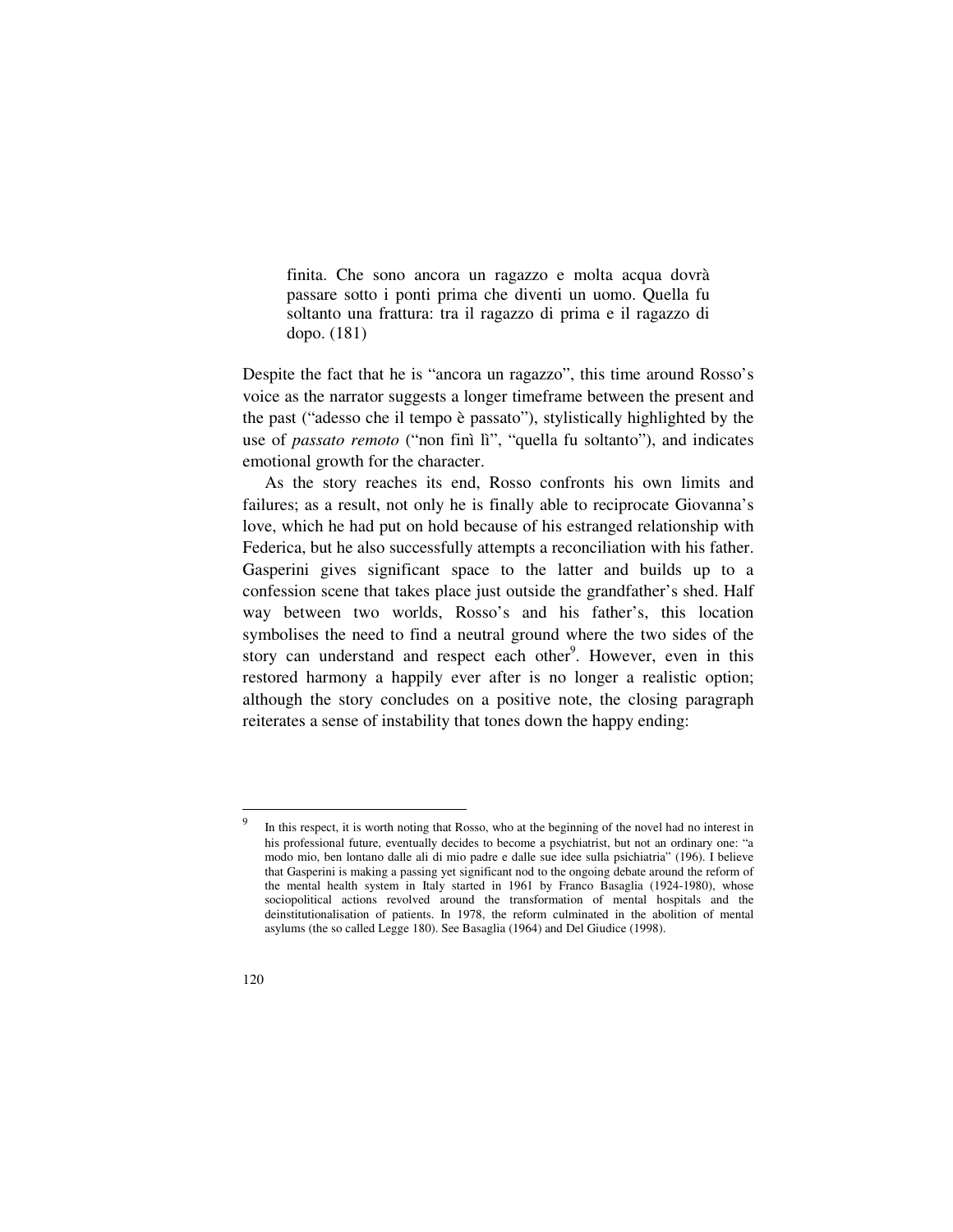Ma la notte, quando torno a casa dopo aver suonato riso, cantato bevuto ballato, il cielo è nero, e le stelle come pietre magnetiche.

 Buio il parco, buia la mia stanza, buia la collina dell'infanzia, coi mirti mormoranti e il fiume in fondo. Mi stendo sul letto, con la finestra aperta, e aspetto.

A poco a poco, dal buio stellato nasce odore di gelsomino, l'aria rabbrividisce e il mio cuore si riempie di sussurri. Le foglie, il fiume, e scricchiolio di legna e un riso leggero. Federica, sei tu? [...] No, non voglio dimenticare. (199)

Gasperini seems to suggest here that true individual growth requires critical participation in social rules, thus the final sequence presents Rosso supported by a network of close friends and enjoying life, but also welcoming the memory of Federica as it emerges from the darkness of the night. With remarkable talent, instead of dismissing Federica as a doomed young woman, as her behaviour and death might have indicated, or relegating her to a marginal corner of Rosso's development, Gasperini lifts the young woman to a powerful position, as she becomes the element that grants Rosso his unique individuality. In this respect, I argue that Federica's unpredicted comeback in the final sentence is indicative of Gasperini's desire to bring to the forefront the ambiguous nature of the character, and reiterate that neither Rosso nor the reader should have taken her actions and traits, particularly her overt sexuality, at face value $^{10}$ .

Roccella rightly points out that in *Rosso di sera* "si avverte la fatica di mantenere il tono di leggerezza tipico degli altri romanzi" (1998:107). Indeed, the novel seems to be difficult to categorise: on many levels it

 $10$ The fact that Federica's suicide should not be read as a cautionary tale is clearly voiced by Rosso: 'Siamo *tutti* colpevoli, pensai. Noi, il mondo, la vita e la nostra presunzione di capirla. Siamo dei poveri ciechi, tutti quanti.' (174).

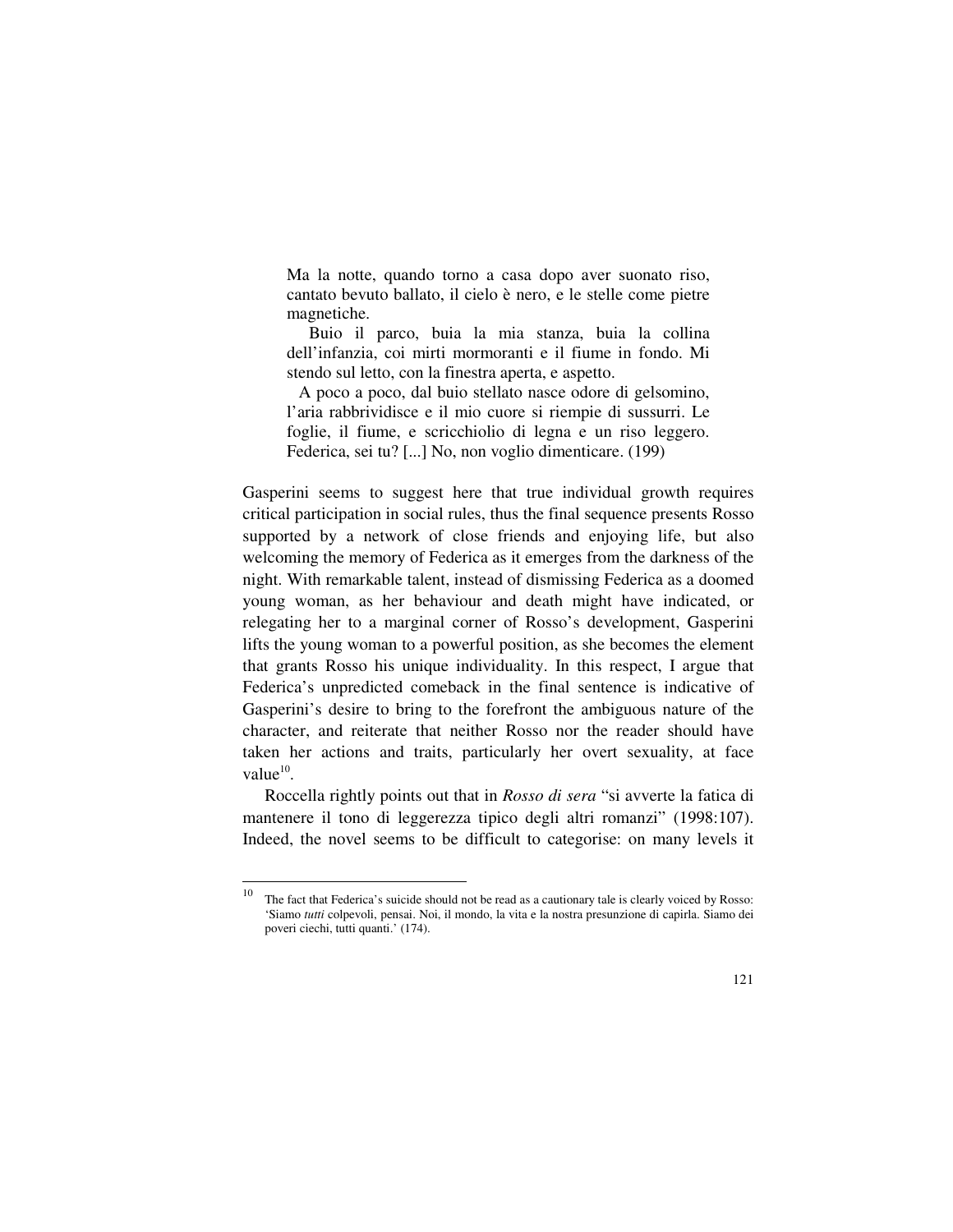belongs to the tradition of *rosa*, especially in the centrality of the love story and the emphasis on emotions, which are deeply scrutinised and described; rather than constructing self-indulgent characters, though, which would impose a strict perspective on the narrated events, Gasperini places the sentimental struggles in the real world, invoking the identification with everyday life and emotions as experienced by Rosso. As a consequence, the novel maintains several defining traits of *rosa* but at the same time it is compellingly realistic, to the extent that it provides a commentary on many of the conflicting issues that Italy was experiencing in 1960s. In this context, the insertion of an adolescent male protagonist gives *Rosso di sera* a peculiar and distinctive identity that separates it from other novels within the genre. The choice of a young male narrator becomes the lens through which a wider scenario is explored, one that offers a fertile ground for the discussion of women's conflicting identities in 1960s Italy and the way these were represented in popular fiction. Rosso's interaction with Federica, but also with his mother and sister (which I do not have time to explore here but would deserve further analysis), results in a depiction of women of different ages and lifestyles that is not only convincing but also very innovative in the context of women's popular fiction. In doing so, the novel challenges the escapist nature of the genre and critically reworks it from within, incorporating a thought-provoking reflection on traditional feminine roles.

## **References**

| Arslan, A.   | 1998  | Guerini studio. |  |  |  | Dame, galline e regine. La scrittura<br><i>femminile italiana fra '800 e '900.</i> Milan: |
|--------------|-------|-----------------|--|--|--|-------------------------------------------------------------------------------------------|
| Arslan, A. & | 1989. |                 |  |  |  | Il rosa. In: Asor Rosa, A (ed.)                                                           |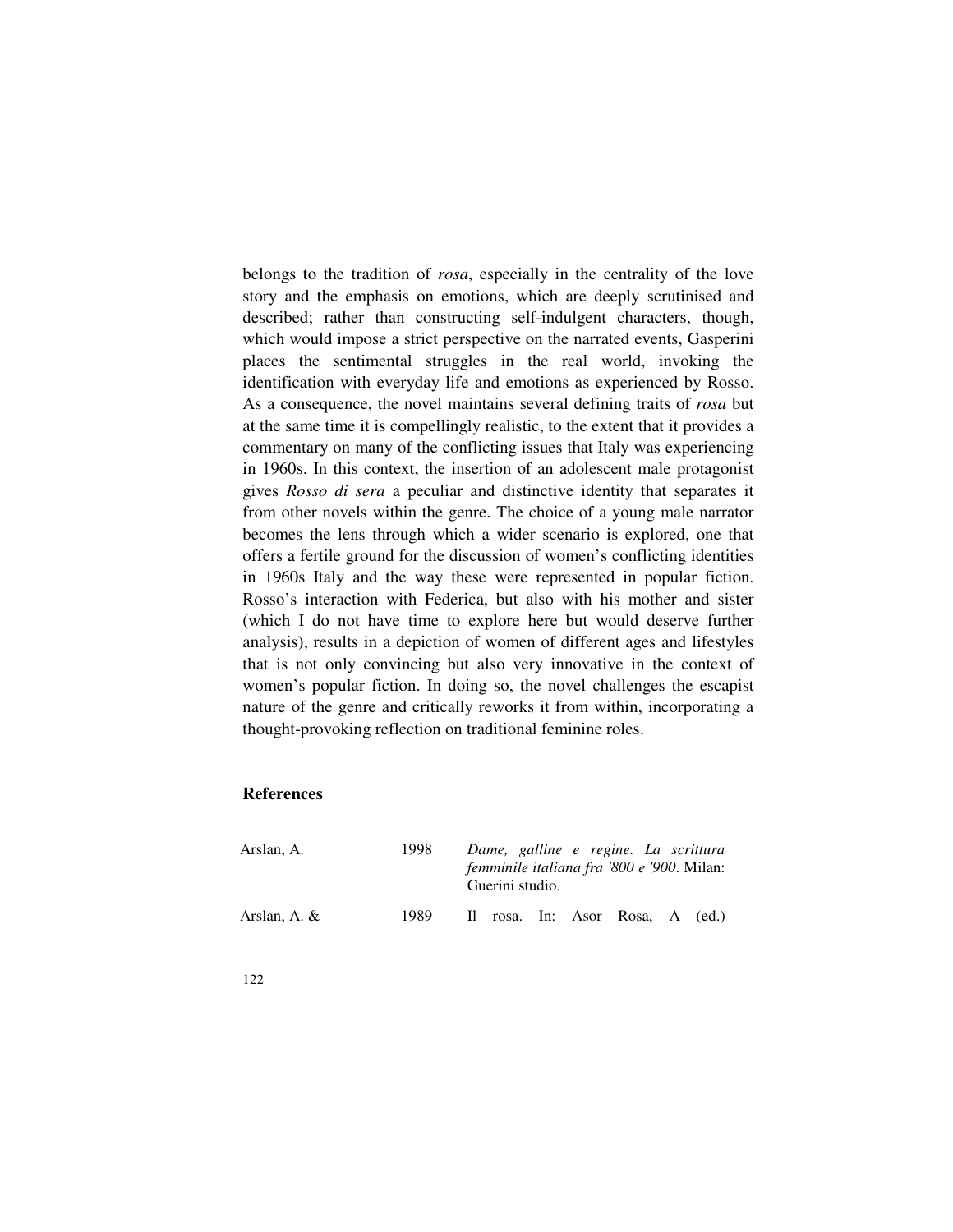| Pozzato, M.P.               |      | italiana.<br>Letteratura<br>Turin,<br>Einaudi:<br>1027-1046.                                                                                                                                                                                                                                 |
|-----------------------------|------|----------------------------------------------------------------------------------------------------------------------------------------------------------------------------------------------------------------------------------------------------------------------------------------------|
| Arviddson, A                | 2003 | Modernity:<br>Italian<br>Marketing<br>Advertising<br>from<br>Fascism<br>to<br>Postmodernity. London: Routledge.                                                                                                                                                                              |
| Ballestra, S.               | 2000 | Gasperini, e il rosa diventò «lessico<br>famigliare». Il Corriere della<br>Sera.<br>http://archiviostorico.corriere.it/2000/ago<br>sto/02/Gasperini_rosa_divento_lessico_f<br>amigliare_co_0_0008021663.shtml<br>(retrieved 27 November 2009).                                               |
| Basaglia, F.                | 1964 | The Destruction of the Mental Hospital<br>Place of Institutionalisation.<br>$\mathfrak{a}$<br>as —<br>London, First International Congress of<br>Social Psychiatry.<br>http://www.triestesalutementale.it/<br>english/doc/basaglia_1964_destruction-<br>mhh.pdf (retrieved 3 February 2010). |
| Bassani, G.                 | 1962 | Il giardino dei Finzi-Contini. Turin:<br>Einaudi.                                                                                                                                                                                                                                            |
| Bloom, C.                   | 1996 | London-New<br>Fiction.<br>York:<br>Cult<br>Macmillan.                                                                                                                                                                                                                                        |
| Bordoni, C                  | 1984 | Il romanzo senza qualità: sociologia del<br>nuovo rosa. Naples: Libreria sapere.                                                                                                                                                                                                             |
|                             | 1993 | romanzo di consumo: editoria<br>$I\!I$<br>e<br>letteratura di massa. Naples: Liguori.                                                                                                                                                                                                        |
| Cicioni, M. &<br>Walker, S. | 2002 | Coming Round: Autobiography<br>and<br>Anesthesia<br>Brunella<br>Gasperini's<br>in<br>Self-Construct.<br>Cumulative<br>Studi<br>nell'Africa<br>d'italianistica<br>Australe                                                                                                                    |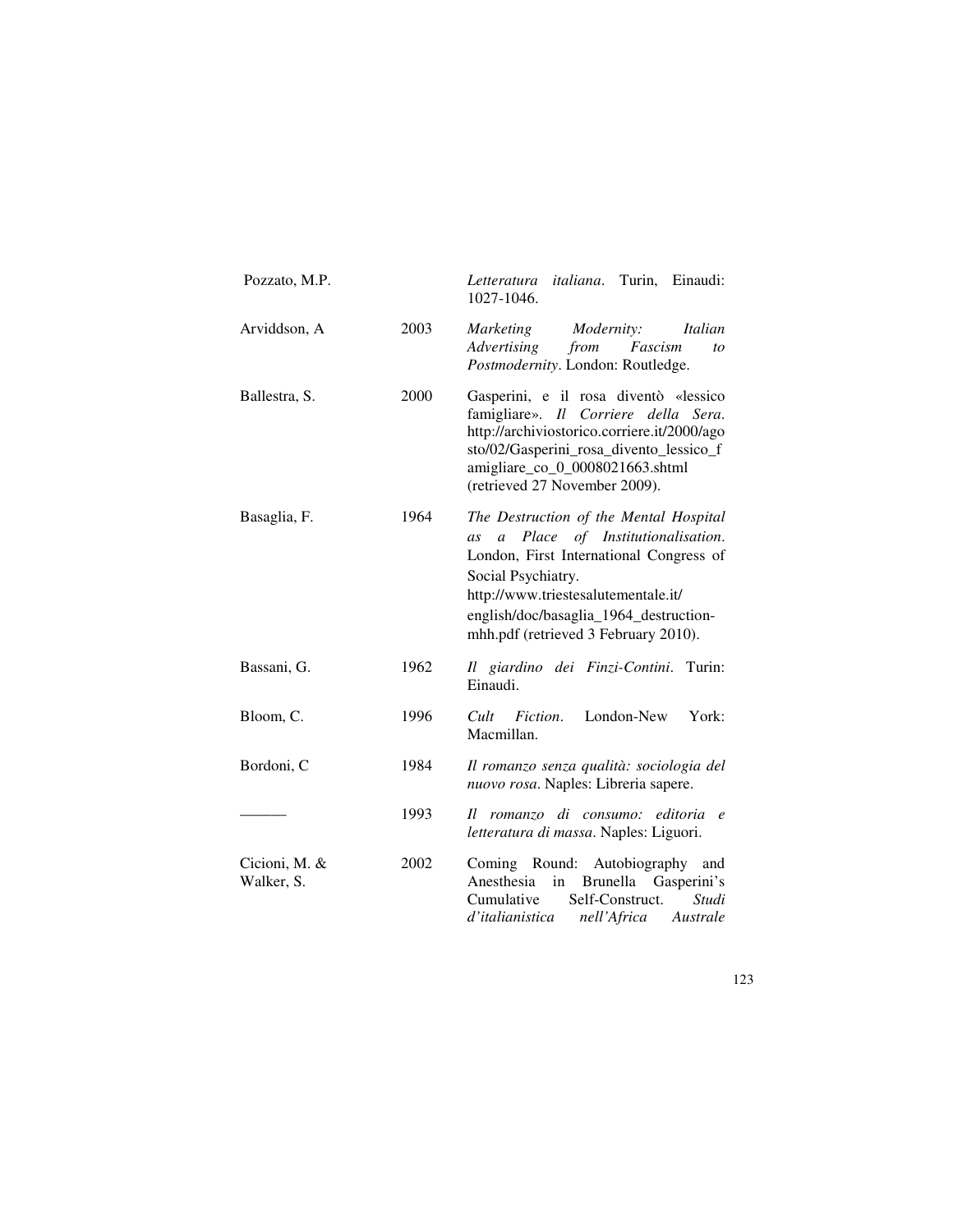15(2):5-23.

| Detti, E.                             | 1990 | Le carte rosa: storia del fotoromanzo e<br>della narrativa popolare. Florence: La<br>Nuova Italia.                                                                                                          |  |  |
|---------------------------------------|------|-------------------------------------------------------------------------------------------------------------------------------------------------------------------------------------------------------------|--|--|
| Di Giorgio, M.                        | 1992 | Le italiane dall'Unita ad oggi. Bari:<br>Laterza.                                                                                                                                                           |  |  |
| Del Giudice, G.                       | 1998 | Psychiatric Reform in Italy.<br>Trieste<br>Mental Health Department.<br>http://www.triestesalutementale.it/englis<br>h/doc/delgiudice_1998_psychiatric-<br>reform-italy.pdf (retrieved 3 February<br>2010). |  |  |
| Eco, U.                               | 1964 | Milan:<br>Apocalittici<br><i>integrati.</i><br>$\ell$<br>Bompiani.                                                                                                                                          |  |  |
| Forte, G.                             | 1966 | I persuasori rosa. Naples: ESI.                                                                                                                                                                             |  |  |
| Gasperini, B.                         | 1978 | Milan:<br>Una donna e altri animali.<br>Rizzoli.                                                                                                                                                            |  |  |
|                                       | 1979 | Così la penso io. Milan: Rizzoli.                                                                                                                                                                           |  |  |
|                                       | 2004 | Rosso di sera. Milan: Rizzoli.                                                                                                                                                                              |  |  |
| Inglese, G. &<br>Asor Rosa, A. (eds.) | 1990 | <i>italiana.</i><br>Gli<br>Letteratura<br><i>autori:</i><br>dizionario bio-bibliografico<br><i>indici.</i><br>$\epsilon$<br>Turin: Einaudi.                                                                 |  |  |
| Lepschy, A.L.                         | 2000 | The Popular Novel, 1850-1920. In:<br>Panizza, L. and S. Wood (eds.) A History<br>of Women's Writing in Italy. Cambridge-<br>Cambridge University<br><b>New</b><br>York:<br>Press: 177-189.                  |  |  |
| Mizzau, M.                            | 1987 | Strategie narrative: il non detto e il<br>troppo detto. In Intorno al rosa, ed. by                                                                                                                          |  |  |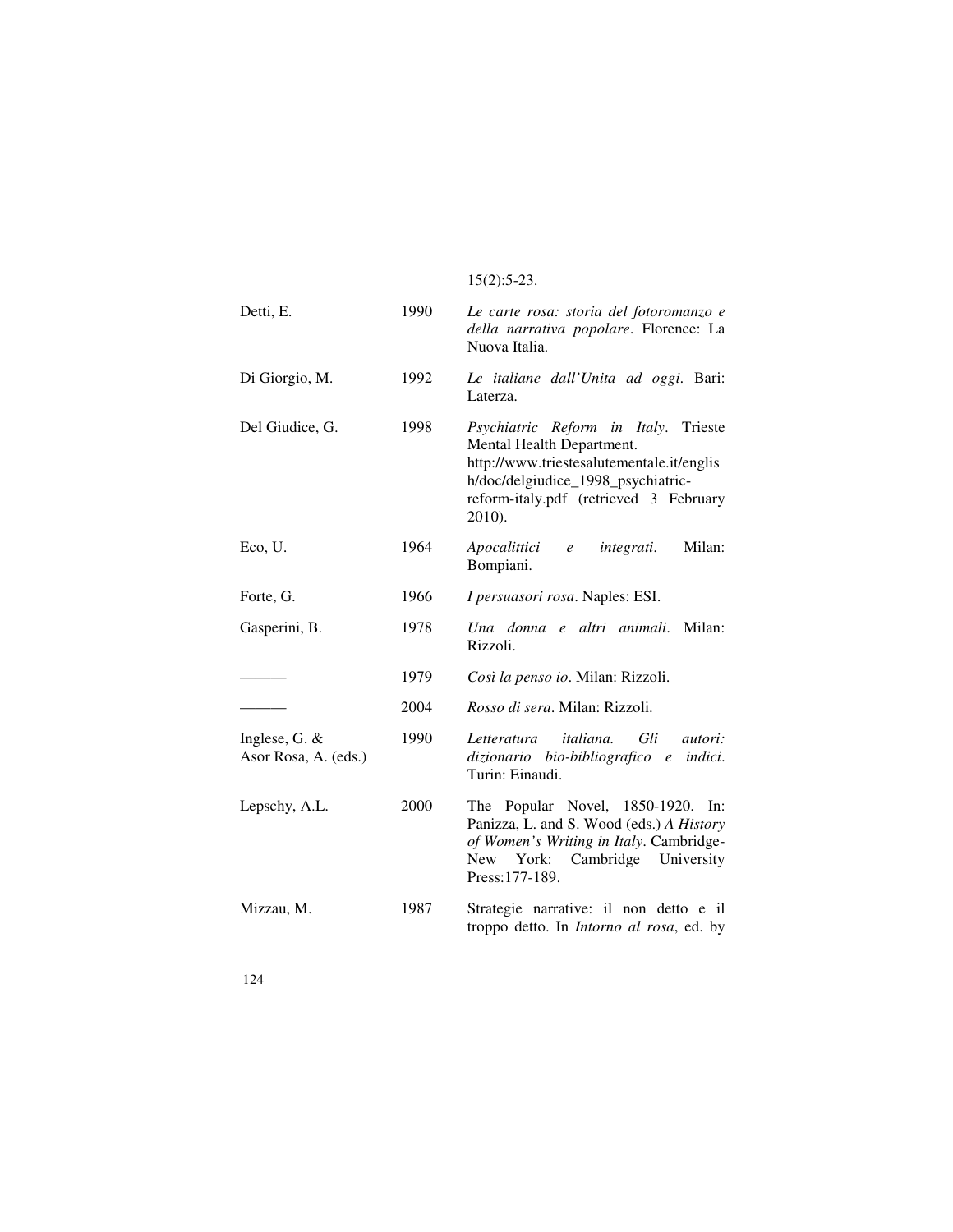|                                 |      | Essedue: 47-57.                                                                                                                                                                       |
|---------------------------------|------|---------------------------------------------------------------------------------------------------------------------------------------------------------------------------------------|
| Mondello, E.                    | 1987 | La nuova italiana: la donna nella<br>stampa e nella cultura del ventennio.<br>Rome: Editori Riuniti.                                                                                  |
| Panizza, L. &<br>Wood S. (eds). | 2000 | A History of Women's Writing in Italy.<br>Cambridge-New York:<br>Cambridge<br>University Press.                                                                                       |
| Patriarca, S.                   | 2000 | Journalists and Essayists, 1850-1915. In:<br>Panizza, L. and S. Wood (eds.) A History<br>of Women's Writing in Italy. Cambridge-<br>New York: Cambridge University<br>Press: 151-163. |
| Petronio, G.                    | 1979 | Letteratura di massa. Letteratura di<br>consumo. Rome-Bari: Laterza.                                                                                                                  |
| Pickering-Iazzi, R.             | 1997 | Politics of the Visible: Writing Women,<br>Culture, and Fascism. Minneapolis:<br>University of Minnesota Press.                                                                       |
| Pischedda, B.                   | 1985 | giovani di<br>sentimenti<br><b>Brunella</b><br>L<br>Gasperini. In: Spinazzola, V. (ed.) Il<br>successo letterario. Milan: Unicopli:<br>123-145.                                       |
| Pozzato, M.P.                   | 1982 | Rome:<br>Edizioni<br>Il<br>$rosa$ .<br>romanzo<br>L'Espresso.                                                                                                                         |
| Ragone, G.                      | 1989 | Editoria, letteratura e comunicazione. In<br>Asor Rosa, A. (ed.) Letteratura Italiana.<br>Turin: Einaudi:1047-1167.                                                                   |
| Roccella, E.                    | 1998 | rosa. Rome:<br>Editori<br>La -<br>letteratura<br>Riuniti.                                                                                                                             |

Centro di documentazione, ricerca e iniziativa delle donne. Verona: